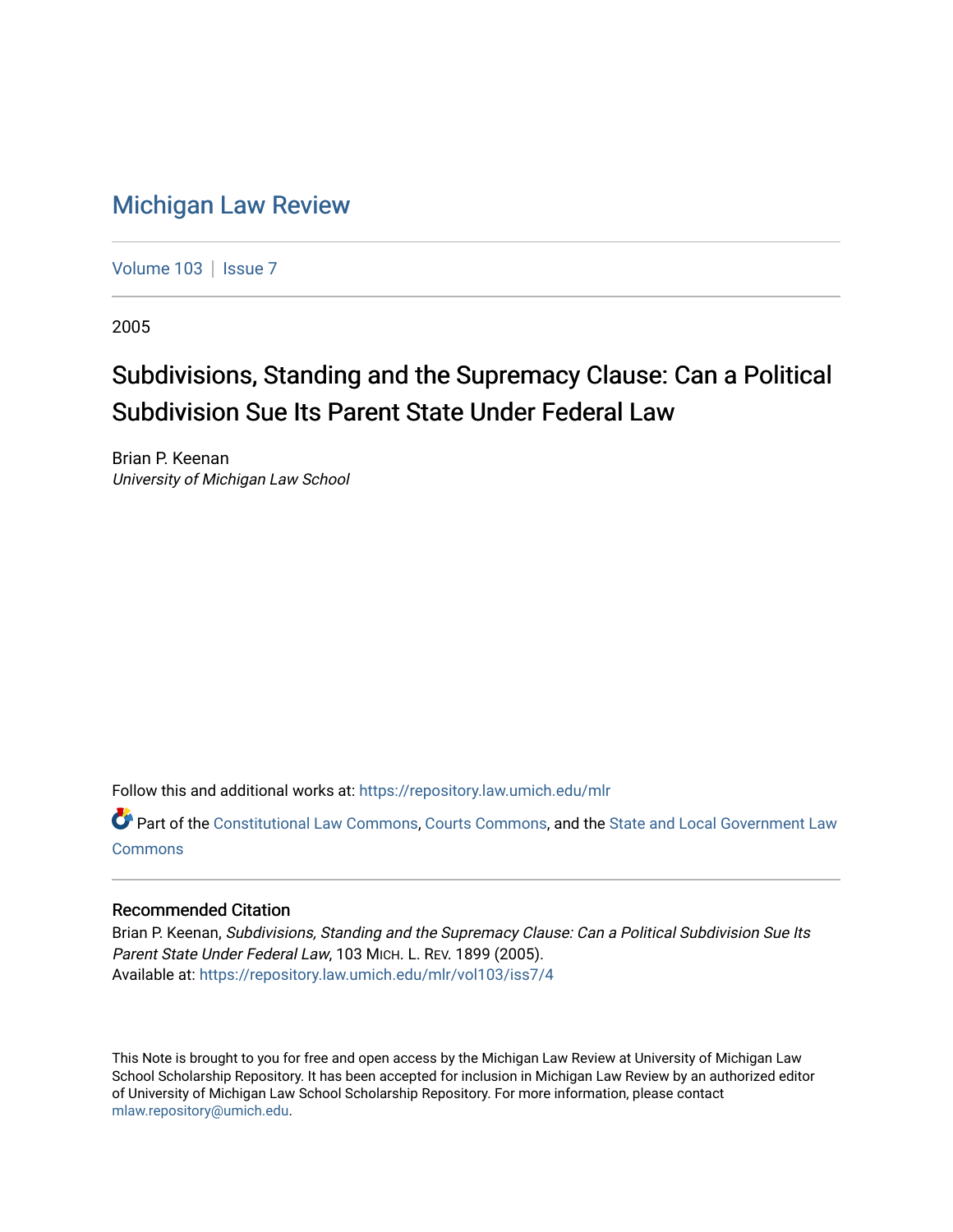## **NOTE**

# Subdivisions, Standing and the Supremacy Clause: Can a Political Subdivision Sue Its Parent State Under Federal Law?

## Brian P. Keenan\*

### TABLE OF CONTENTS

|  |                                              |                                                              | 1899 |
|--|----------------------------------------------|--------------------------------------------------------------|------|
|  | I. SUITS BASED ON THE SUPREMACY CLAUSE ARE   |                                                              |      |
|  |                                              | PERMITTED BECAUSE THE CASES IN THE TRENTON LINE              |      |
|  |                                              | WERE LIMITED TO THE CONSTITUTIONAL CLAUSES IN                |      |
|  |                                              |                                                              | 1905 |
|  |                                              | II. EACH SUIT BY A POLITICAL SUBDIVISION AGAINST ITS         |      |
|  |                                              | PARENT STATE SHOULD BE DECIDED ON THE                        |      |
|  |                                              | CONSTITUTIONAL MERITS, NOT ON STANDING  1907                 |      |
|  |                                              | III. FEDERALISM SUPPORTS ALLOWING SUITS 1913                 |      |
|  |                                              | IV. A SUBDIVISION'S NEED TO PROTECT ITSELF SUPPORTS          |      |
|  |                                              |                                                              | 1919 |
|  |                                              | V. THE NATURE OF THE SUPREMACY CLAUSE ALONE IS THE           |      |
|  | PROPER RATIONALE FOR ALLOWING POLITICAL      |                                                              |      |
|  | SUBDIVISIONS TO SUE THEIR PARENT STATES 1923 |                                                              |      |
|  |                                              | A. The Tenth Circuit's Rationale Misreads the Precedent 1923 |      |
|  |                                              | B. The Fifth Circuit Comes Closer to the Mark, but Still     |      |
|  |                                              |                                                              |      |
|  |                                              | C. The Supremacy Clause Itself Provides the Rationale for    |      |
|  |                                              |                                                              |      |
|  |                                              |                                                              | 1928 |

#### **INTRODUCTION**

Municipal government is often the closest level of government to the people, who look to their local government for police and fire protection, to maintain the roads and streetlights, and to collect the garbage. While relatively few people have regular contact with federal

<sup>\*</sup> I would like to thank my note editors Peter Cuniffe and Mike Lechliter for their valuable help. Thanks also to the excellent Volume 103 Notes Office.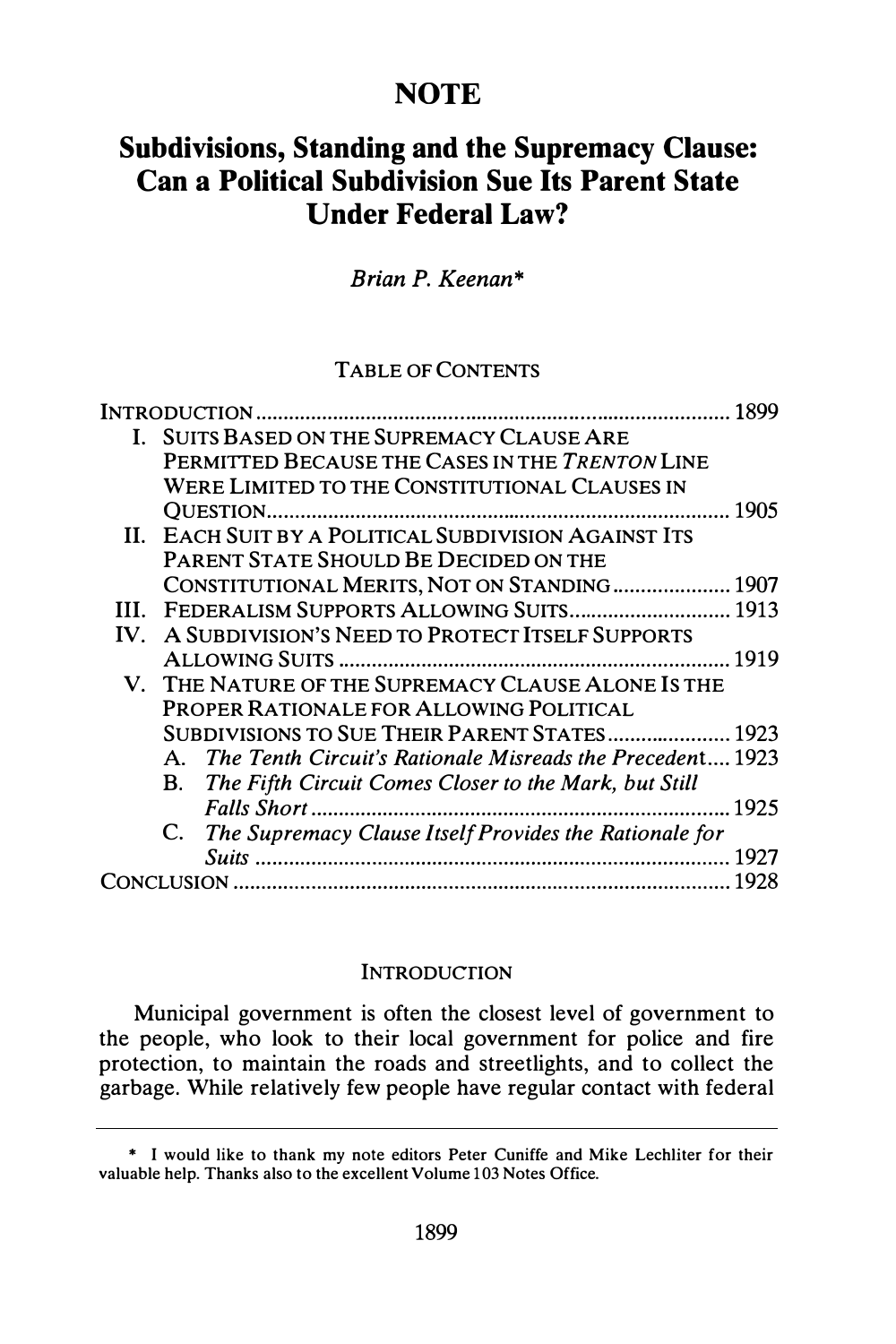regulatory agencies, almost everyone has received a parking ticket from his local government. Few stop to think, however, about the role these political subdivisions of states play in our federal system. They offer a miniature version of federalism on the state level, dividing the power of the state and placing many important decisions in the hands of representatives closer to the people. Although cities, counties, and school districts substantially affect the lives of the average citizen, their relationship to state governments under the Federal Constitution is far from clear. States create political subdivisions, and thus have broad powers over them, but subdivisions do not always agree with their parent states' actions. Constitutional problems emerge when a subdivision thinks the laws of its parent state conflict with the Constitution or with federal law. Can the subdivision turn to the federal courts and federal law for protection from its parent state?

Hunter v. City of Pittsburgh<sup>1</sup> is a leading example of Supreme Court jurisprudence on municipalities. The Pennsylvania statute at issue in the case authorized the larger of two contiguous cities to annex the smaller.<sup>2</sup> Pittsburgh followed the statutory procedures to annex Allegheny and the annexation passed the referendum required by the statute.<sup>3</sup> Residents of Allegheny and the Allegheny city government filed suit to stop the annexation, lost in the Pennsylvania courts, and appealed to the Supreme Court.<sup>4</sup> The plaintiffs pursued theories that the annexation impaired a contract between the municipal corporation and its taxpayers<sup>5</sup> and that the enlarged city would subject them to higher taxes, thus depriving them of property without due process of law.<sup>6</sup> The Court upheld the annexation because of the broad authority given to states to create and manage their political subdivisions, which are "created as convenient agencies for

- 3. Id. at 164-65, 174.
- 4. Id. at 165-71.

6. Hunter, 207 U.S. at 177-78.

<sup>1. 207</sup> U.S. 161 (1907). Other cases in this line include: Pawhuska v. Pawhuska Oil Co., 250 U.S. 394 (1919); Williams v. Eggleston, 170 U.S. 304 (1898); Mount Pleasant v. Beckwith, 100 U.S. 514 (1879); and Commissioners of Laramie County v. Commissioners of Albany County, 92 U.S. 307 (1875).

<sup>2.</sup> Hunter, 207 U.S. at 161.

<sup>5.</sup> Id. at 177. The Contract Clause of the Constitution says that "No State shall ... pass any ... Law impairing the Obligation of Contracts." U.S. CONST. art. I,§ 10. Justice Moody dismissed the *Hunter* plaintiffs' "novel proposition" by saying "[i]t is difficult to deal with a proposition of this kind except by saying it is not true." Hunter, 207 U.S. at 177. The plaintiffs argued this tenuous theory because the Court had previously rejected the theory that the charter of a municipal corporation is a contract between the municipality and the state. See id.; see also City of New Orleans v. New Orleans Water Works Co., 142 U.S. 79, 91 (1891) ("[T]he municipality, being a mere agent of the state, stands in its governmental or public character in no contract relation with its sovereign, at whose pleasure its charter may be amended, changed, or revoked, without the impairment of any constitutional obligation.").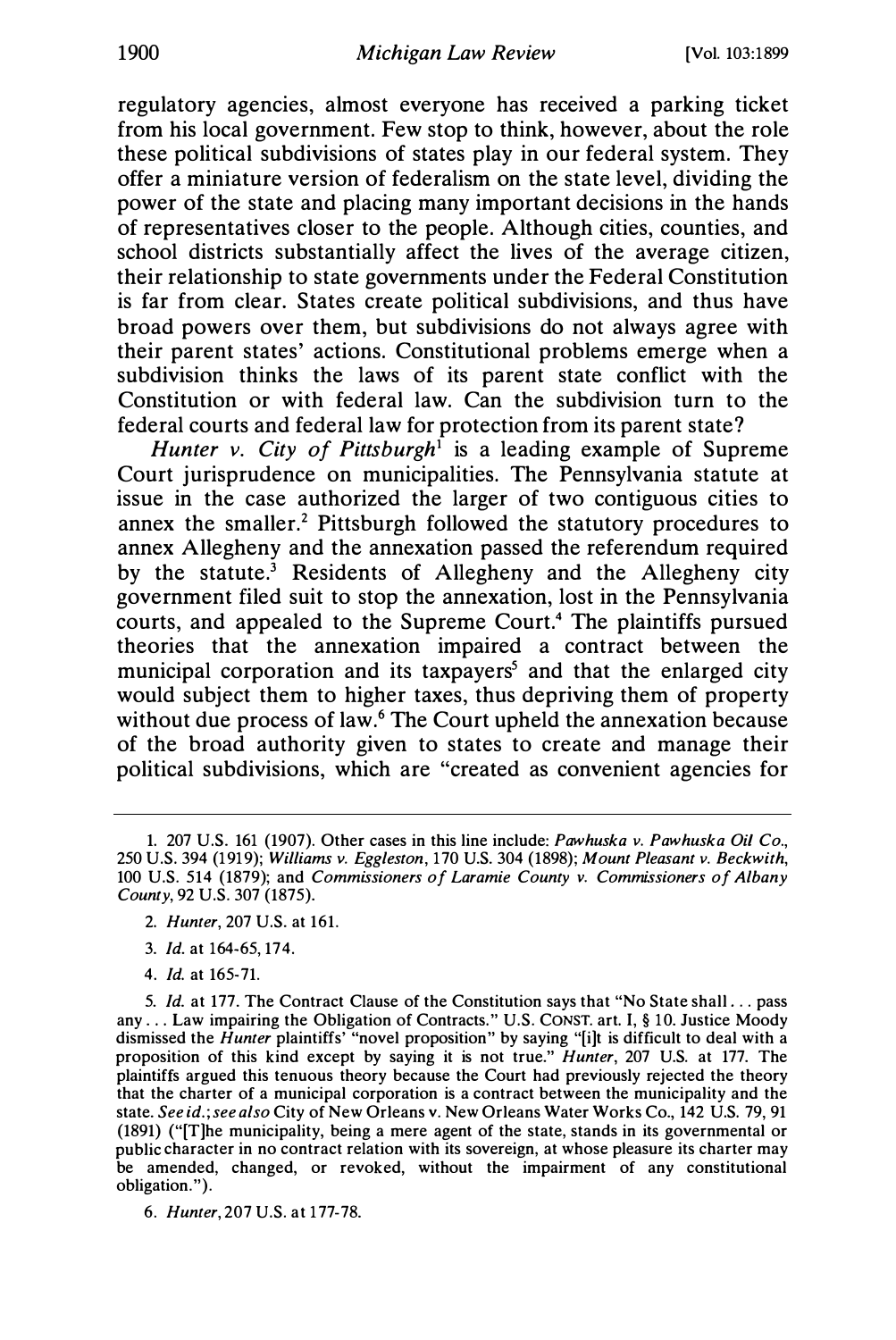exercising such of the governmental powers of the state as may be entrusted to them."<sup>7</sup> The state decides the nature and extent of the powers of a political subdivision, so it "may modify or withdraw all such powers, may take without compensation such property, hold it itself, or vest it in other agencies, expand or contract the territorial area, unite the whole or part of it with another municipality, repeal the charter or destroy the corporation. "8 Because the state controls its subdivisions' borders and powers to make contracts, it can modify a subdivision's borders or contracts without violating the Constitution.

City of Trenton v. New Jersey,<sup>9</sup> the other leading case in this area, was a suit by a subdivision against its parent state. Trenton purchased the right to draw water from the Delaware River from a water company, which had received the right by grant from the state.<sup>10</sup> The state subsequently required all entities drawing water from rivers to pay a fee if they drew over a specified amount.<sup>11</sup> The city protested that the fee impaired the contract it had with the water company and deprived the city of property without due process of law.<sup>12</sup> The Court followed the reasoning in *Hunter* in denying the city's claim, saying, "[t]he power of the state, unrestrained by the contract clause or the Fourteenth Amendment, over the rights and property of cities held and used for 'governmental purposes' cannot be questioned."<sup>13</sup>

While political subdivisions clearly play a subordinate role to states in the federal system, they are not completely subject to the whims of the state legislatures. For example, a state may revoke the charter of a political subdivision, but it must preserve a means for the subdivision's creditors to satisfy their claims. $14$  The Court has also recognized some

10. Trenton, 262 U.S. at 184.

11. Id. at 183-84.

12. See id. at 186. The Court does not explicitly state what the city's arguments were, but its opinion is directed towards the Contract Clause and the Fourteenth Amendment.

13. *Id.* at 188. The Court employed a distinction between the rights and property of the city used for governmental purposes and those used for its proprietary purposes. The Court recognized that "[t]he basis for the distinction is difficult to state, and there is no established rule for the determination of what belongs to one or the other class." Id. at 191-92. The distinction "has largely been abandoned." S. Macomb Disposal Auth. v. Township of Washington, 790 F.2d 500, 505 (6th Cir. 1986) (citing Indian Towing Co. v. United States, 350 U.S. 61 (1955)).

14. Port of Mobile v. United States ex rel. Watson, 116 U.S. 289, 305 (1886).

<sup>7.</sup> Id. at 178.

<sup>8.</sup> Id. at 178-79; see also City of Trenton v. New Jersey, 262 U.S. 182, 187 (1923) ("[T]he state may withhold, grant or withdraw powers as it sees fit."); New Orleans Water Works, 142 U.S. at 91.

<sup>9. 262</sup> U.S. 182 (1923). It was heard in conjunction with City of Newark v. New Jersey, 262 U.S. 192 (1923). The cases on state power over municipalities are often called the Hunter-Trenton line of cases, reflecting these two cases' leading role in the law. See, e.g., Rogers v. Brockette, 588 F.2d 1057, 1068 (5th Cir. 1979).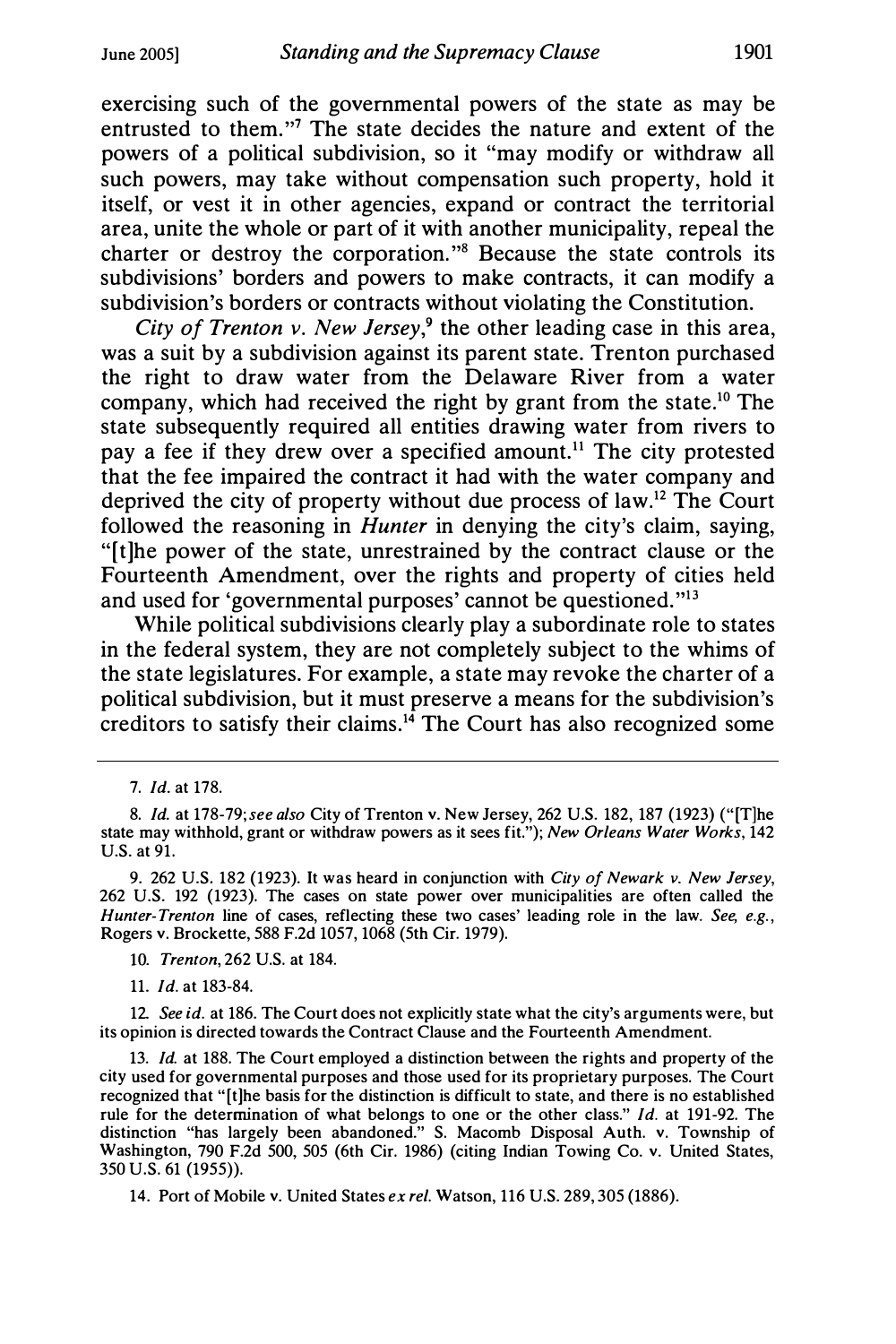limits to states' broad authority over determining the boundaries of their subdivisions. The Supreme Court reversed a finding of summary judgment in favor of the Alabama Legislature in a suit that challenged its new boundaries of Tuskegee, which excluded all but four African-American citizens from the city by changing the city's shape from a square to a "strangely irregular twenty-eight-sided figure."<sup>15</sup> The Court held that this redrawing of the boundaries of a city stated a cause of action for violation of the African-American residents' voting rights under the Fifteenth Amendment.<sup>16</sup> In doing so, the Court limited the holdings of Hunter and Trenton, explaining:

a correct reading of the seemingly unconfined dicta of Hunter and kindred cases is not that the State has plenary power to manipulate in every conceivable way, for every conceivable purpose, the affairs of its municipal corporations, but rather that the State's authority is unrestrained by the particular prohibitions of the Constitution considered in those cases.<sup>17</sup>

The state's power over its political subdivisions is therefore not completely unlimited.

These seemingly conflicting precedents have produced confusion in the federal circuit courts of appeals when a political subdivision sues its parent state. Some circuits follow a per se rule that political subdivisions cannot sue their parent states under any constitutional provision.18 Other circuits have reexamined the Hunter and Trenton precedents and now allow suits by political subdivisions<sup>19</sup> based on the Supremacy Clause.<sup>20</sup> Others have noted the confusion and avoided

18. Palomar Pomerado Health Sys. v. Belshe, 180 F.3d 1104 (9th Cir. 1999); Gwin Area Cmty. Sch. v. Michigan, 741 F.2d 840 (6th Cir. 1984).

19. Branson Sch. Dist. RE-82 v. Romer, 161 F.3d 619 (10th Cir. 1998); Rogers v. Brockette, 588 F.2d 1057 (5th Cir. 1979).

20. U.S. CONST. art. VI, § 2, cl. 2:

<sup>15.</sup> Gomillion v. Lightfoot, 364 U.S. 339, 341 (1960). States possess broad powers over the boundaries of their subdivisions, so state decisions on boundary lines are generally constitutional unless they involve race, see id., or another important federal interest, like the Establishment Clause, see Bd. of Educ. of Kiryas Joel Village Sch. Dist. v. Grumet, 512 U.S. 687 (1994) (holding unconstitutional under the Establishment Clause a New York law which carved a school district around a community of Satmar Hasidic Jews).

<sup>16.</sup> Id. at 347-48.

<sup>17. 364</sup> U.S. at 344.

This Constitution, and the Laws of the United States which shall be made in Pursuance thereof; and all Treaties made, or which shall be made, under the Authority of the United States, shall be the supreme Law of the Land; and the Judges in every State shall be bound thereby, any Thing in the Constitution or Laws of any State to the Contrary notwithstanding.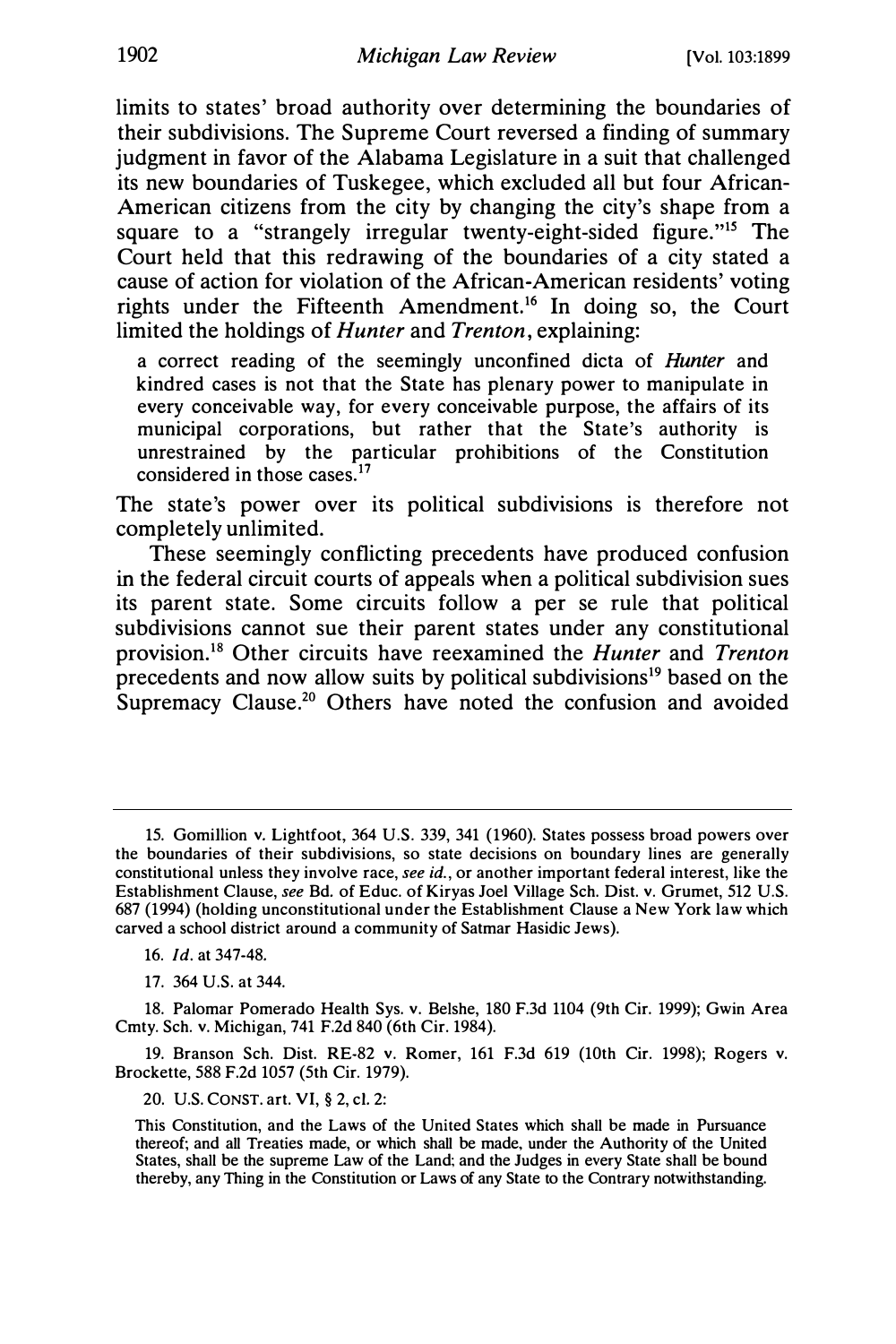taking a stand on the issue,<sup>21</sup> and the Second Circuit has taken an ambiguous stance. $22$ 

The Ninth Circuit has taken the lead in advancing a per se rule prohibiting political subdivisions from suing their parent states, most recently in Palomar Pomerado Health System v. Belshe.<sup>23</sup> Palomar Pomerado, a health care district created by California, sued the state, claiming that the state regulations for reimbursements for care given to those insured under California's Medi-Cal program compensated the district less than required by federal Medicaid law.<sup>24</sup> The Ninth Circuit ruled that, as a political subdivision, Palomar Pomerado "lacks standing to bring an action against the state in federal court  $-$  at least to the extent that its action challenges the validity of state regulations on due process and Supremacy Clause grounds."<sup>25</sup> The Sixth Circuit follows a similar per se rule. $26$ 

23. 180 F.3d 1104 (9th Cir. 1999). The named defendant was Kimberly Belshe, Director of the California Department of Health Services. Id. at 1104. The court found that the action against Belshe was "under the category of actions against state officials that are in fact actions against the state." Id. at 1108. This Note similarly treats cases against state officials, such as the governor or a director of a state agency, as constituting suits against the state. See also Indian Oasis-Baboquivari Unified Sch. Dist. No. 1 v. Kirk, 91 F.3d 1240 (9th Cir. 1996) vacated by reh'g en bane, 109 F.3d 634 (9th Cir. 1997); City of S. Lake Tahoe v. Cal. Tahoe Reg'l Planning Agency, 625 F.2d 231 (9th Cir. 1980). At one time, though, the Ninth Circuit hinted in dicta that a complete bar on suits may not be warranted. See San Diego Unified Port Dist. v. Gianturco, 651 F.2d 1306, 1309 n.7 (9th Cir. 1981) (per curiam) ("While there are broad dicta that a political subdivision may never sue its maker on constitutional grounds, we doubt that the rule is so broad." (citation omitted)).

24. Palomar, 180 F.3d at 1106. Medi-Cal is California's health insurance program for the poor. Id.

25. Id. at 1108. Although the opinion appears to leave room for suits based on other grounds, it specifically denies suits based on the Supremacy Clause. Id. The rule is a per se rule, then, for cases arising under the Supremacy Clause. Because all challenges to state laws on federal grounds involve the Supremacy Clause, the rule is in effect a per se rule barring all suits by political subdivisions. Judge Hawkins concurred but urged the Ninth Circuit to reexamine its position in light of the Rogers and Branson School District decisions, which are discussed *infra* notes 27-33 and accompanying text. *Id.* at 1109-11 (Hawkins, J., concurring).

26. Gwin Area Cmty. Sch. v. Michigan, 741 F.2d 840, 844 (6th Cir. 1984) ("The school district, as a political subdivision of the State of Michigan, was in no position to attack state

<sup>21.</sup> City of Charleston v. Pub. Serv. Comm'n, 57 F.3d 385 (4th Cir. 1995); United States v. Alabama, 791 F.2d 1450 (11th Cir. 1986).

<sup>22.</sup> The Second Circuit has decided three cases on this issue with somewhat conflicting results. It held that political subdivisions could not challenge a state statute under the Fourteenth Amendment, hinting at a per se rule. New York v. Richardson, 473 F.2d 923, 929 (2d Cir. 1973). The same term, the court upheld a district court's dismissal of a city's suit because "it had no standing to assert constitutional claims." Aguayo v. Richardson, 473 F.2d 1090, 1100 (2d Cir. 1973). The court, however, said that a political subdivision would possibly have standing to assert a Fifth Amendment claim. Id. at 1100-01. A later case allowed the City of New York to join the governor of New York and the state corrections commissioner as third party defendants in a suit by prison inmates alleging overcrowding at city jails. Benjamin v. Malcolm, 803 F.2d 46 (2d Cir. 1986). The court did not analyze the issue on Hunter or Trenton grounds, but found the city met Article III standing requirements. Id. at 54. These cases taken together leave the state of Second Circuit law unclear.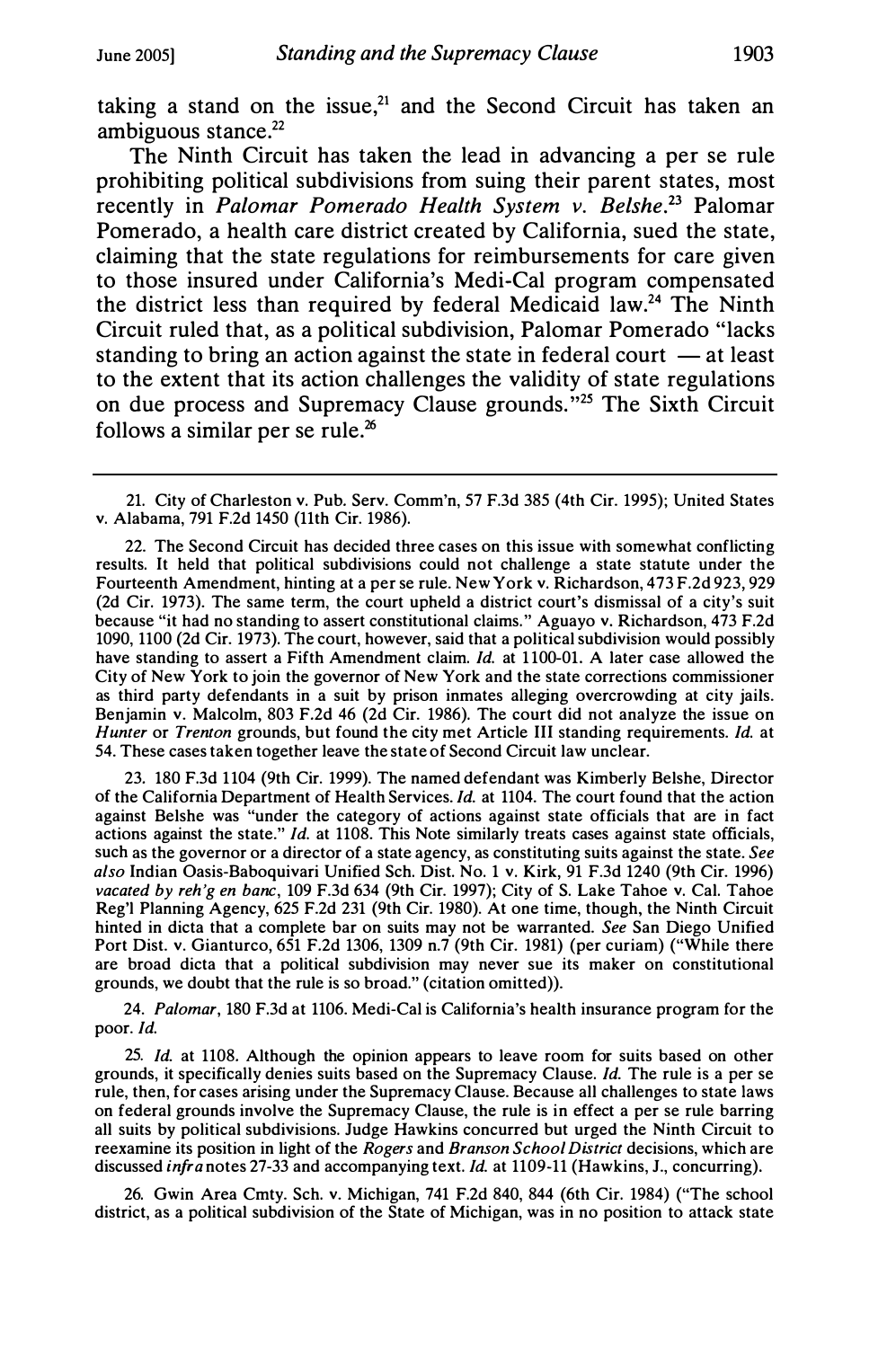Two circuits allow suits by political subdivisions against their parent states based on the Supremacy Clause.<sup>27</sup> The Fifth Circuit was the first to allow suits of this kind when it permitted a school district to challenge a Texas statute requiring school districts to participate in the federal school breakfast program if they had one school where ten percent of students were eligible for the federal program.28 Unlike the Ninth Circuit, the court held that the issue was not one of standing.<sup>29</sup> The court read the *Hunter* and *Trenton* line of cases as standing for "the substantive holdings that the Constitution does not interfere in a state's internal political organization."30 The school district was able to proceed with its suit because its claim was "that Congress, exercising its power under Article I, has interfered with Texas's internal political organization" and was not based on the Constitution itself.<sup>31</sup> The court found that the school district met the "criteria normally governing standing to sue in federal court."32 The Tenth Circuit joined the Fifth Circuit in allowing suits based on the Supremacy Clause, holding that suits by subdivisions based on the structural protection of the Supremacy Clause were not precluded by Trenton, which barred only suits based on protections of individual rights, such as those guaranteed by the Fourteenth Amendment and the Contract Clause.<sup>33</sup>

This Note argues that political subdivisions should be able to seek protection from their parent states under the Supremacy Clause when

27. See, e.g. , Branson Sch. Dist. RE-82 v. Romer, 161 F.3d 619 (10th Cir. 1998); Rogers v. Brockette, 588 F.2d 1057 (5th Cir. 1979).

28. Rogers, 588 F.2d at 1059, 1071. The school district argued that the state law was contrary to the federal school breakfast program. Id.

- 29. Id. at 1069.
- 30. Id. at 1070.
- 31. Id.

32. Id. at 1067. The school district's case, however, ultimately failed on the merits because the court found no conflict between the state and federal laws. Id. at 1071-73.

33. Branson Sch. Dist. RE-82 v. Romer, 161 F.3d 619, 628-29 (10th Cir. 1998) ("Despite the sweeping breadth of Justice Cardozo's language, both Williams and Trenton stand only for the limited proposition that a municipality may not bring a constitutional challenge against its creating state when the constitutional provision that supplies the basis for the complaint was written to protect individual rights, as opposed to collective or structural rights."). The case involved the question of whether alterations to Colorado's trusteeships of public lands violated the terms of a trust established by Congress when the state entered the Union. Once again the court found that school district met the Article III requirements for standing, id. at 630-31, yet decided the case on the merits against the school district, id. at 643.

action as violative of the United States Constitution."). The Sixth Circuit, however, at one time found that a local school district had standing to sue the state board of education when it alleged that the board transferred jurisdiction over a predominantly white area to an adjoining district because the transfer would violate the rights of students to attend integrated schools and possibly subject the school board to lawsuits. Akron Bd. of Educ. v. State Bd. of Educ., 490 F.2d 1285 (6th Cir. 1974). Gwin Area is the Circuit's latest ruling on the issue, so it governs.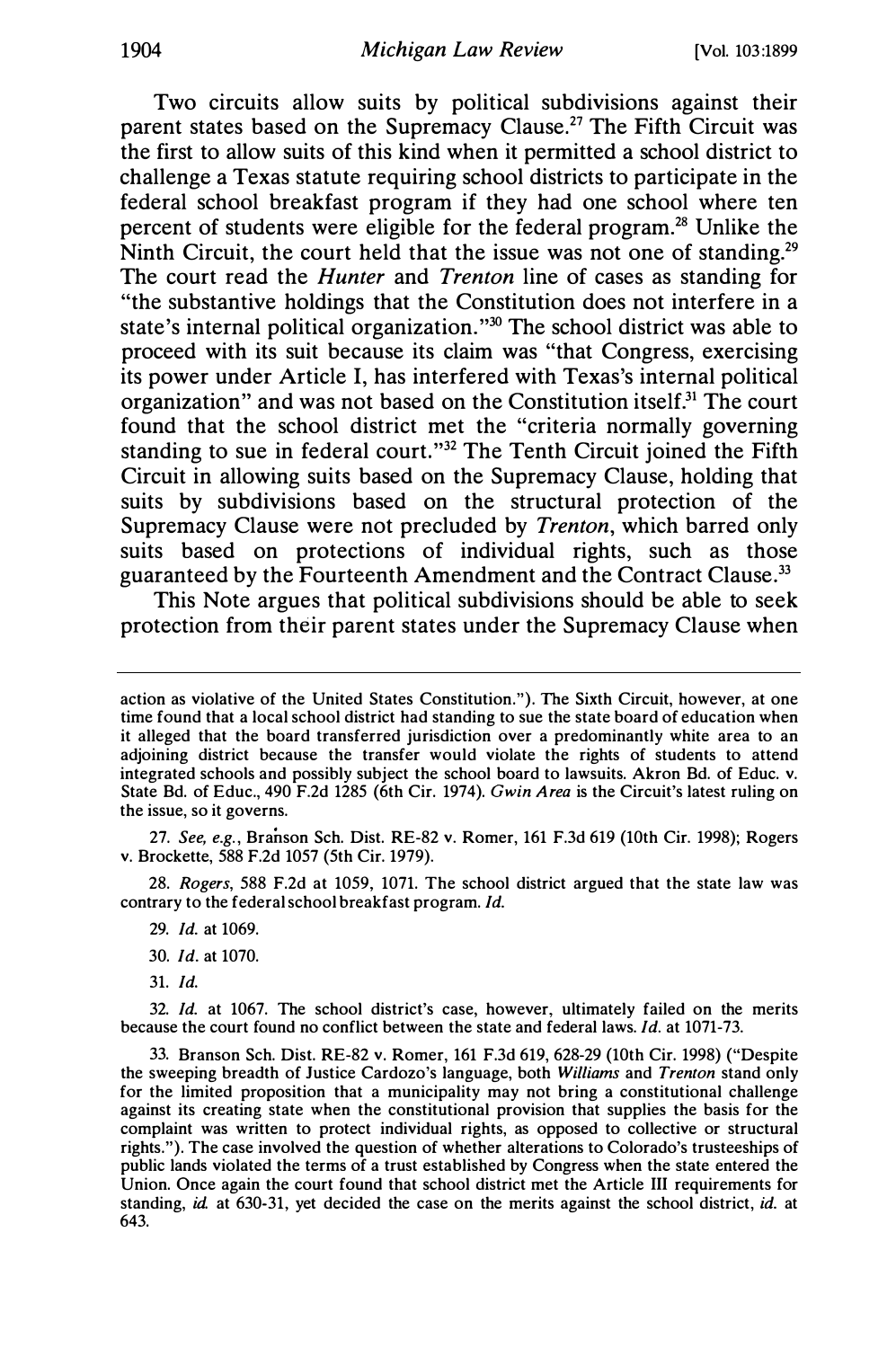alleging a conflict between state law and any federal law, be it the Constitution, treaty, or a federal statute. Part I argues that the precedential cases like Hunter and Trenton were limited to the constitutional provisions in question and therefore did not bar all suits under the Supremacy Clause. Part II shows that the issue is one of constitutional protection of political subdivisions, rather than Article III standing, which had a completely different meaning when Hunter and Trenton were decided. Part III finds that suits based on the Supremacy Clause best fit into the dual nature of our federalist system and rejects some possible counterarguments based on the idea of state sovereignty. Part IV shows that subdivisions' need to protect themselves supports allowing them to sue their parent states. Part V examines the proper rationale for Supremacy Clause suits by political subdivisions and rejects the reasoning of the Fifth and Tenth Circuits, advocating instead a rationale based solely on the nature of the Supremacy Clause.

## I. SUITS BASED ON THE SUPREMACY CLAUSE ARE PERMITIED BECAUSE THE CASES IN THE TRENTON LINE WERE LIMITED TO THE CONSTITUTIONAL CLAUSES IN QUESTION

This Part argues that suits by political subdivisions based on the Supremacy Clause are constitutional because precedent in this area has disallowed only those suits by political subdivisions based on the Contract Clause and the Fourteenth Amendment. These decisions do not preclude suits by political subdivisions under different constitutional clauses. Their holdings were based on the fact that political subdivisions hold property and make contracts at the pleasure of the state, and so the state may take the subdivisions' property or alter their contracts without constitutional limitations. Because this logic does not apply to suits based on other constitutional provisions or federal statutes coupled with the Supremacy Clause, political subdivisions should have their cases resolved on the merits.

A review of the Supreme Court's holdings in this area shows that they were limited to the clauses at issue in the cases, the Fourteenth Amendment and the Contract Clause. In New Orleans Water Works, one of the earliest cases in this area, the Court held that the state could alter a contract between a city and a water company because "there was no contract between the city and the Water Works Company which was protected by the constitutional clause in question."<sup>34</sup> The city, as an agent of the state, could make no contracts in its public character that were not subject to modification by the

<sup>34.</sup> City of New Orleans v. New Orleans Water Works, 142 U.S. 79, 92 (1891).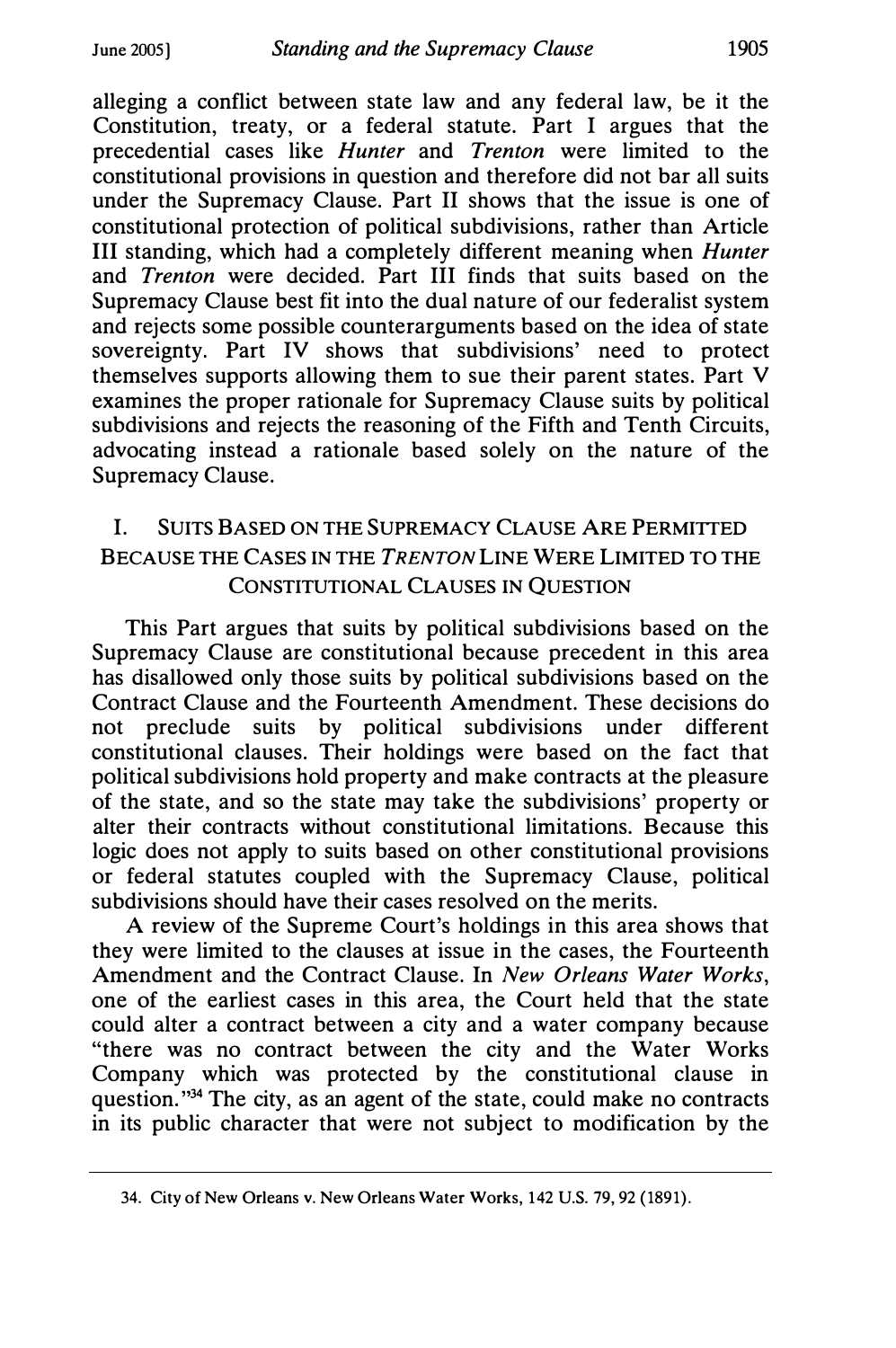state.<sup>35</sup> Regarding the city's claim of deprivation of property without due process, the court held that any property the city held "was not such a vested right as was beyond the control of the legislature."<sup>36</sup> The holding in the case was substantive: all contracts the city made and all property the city held were subject to the control of the state legislature. $37$  A political subdivision, therefore, cannot claim the protection of the Constitution under the Contract Clause for modification of its contracts and the Fourteenth Amendment for deprivation of its property.38

Hunter raised similar issues and came to a similar substantive conclusion about a political subdivision's rights against its parent state. A political subdivision cannot look to the Contract Clause to protect its contracts or to the Fourteenth Amendment to protect its property because "[t]he number, nature and duration of the powers conferred upon [municipal] corporations and the territory over which they shall be exercised rests [sic] in the absolute discretion of the state."<sup>39</sup> The state was free to force the merger of Pittsburgh and Allegheny because the laws giving political subdivisions their powers and boundaries were not "contract[s] with the State within the meaning of the Federal Constitution. "40 The Court mentioned a long list of actions which a state could take without violating the Constitution, a list that the Court later found to be the "seemingly unconfined dicta of Hunter."<sup>41</sup> The list, however, is quite confined and uncontroversial. The state can alter the boundaries of its subdivisions, take their property, alter their contracts, and define the scope of the subdivisions' powers.<sup>42</sup> This rule, though, does not allow a State to force its subdivisions to violate the Constitution or require a subdivision to act contrary to a federal statute.

38. Id.

39. Hunter v. City of Pittsburgh, 207 U.S. 161, 178 (1907).

40. Id.

41. Gomillion v. Lightfoot, 364 U.S. 339, 344 (1960). The so-called "unconfined dicta" actually said that a state:

at its pleasure may modify or withdraw all such powers, may take without compensation such property, hold it itself, or vest it in other agencies, expand or contract the territorial area, unite the whole or a part of it with another municipality, repeal the charter and destroy the corporation .... In all these respects the State is supreme, and its legislative body, conforming its action to the state Constitution, may do as it will, unrestrained by any provision of the Constitution of the United States.

Hunter, 207 U.S. at 178-79.

42. Hunter, 207 U.S. at 178-79.

<sup>35.</sup> Id. at 91. As noted above, supra note 13, the distinction between a political subdivision's public and proprietary character has largely been abandoned.

<sup>36.</sup> Id. at 92.

<sup>37.</sup> Id. at 91 -92.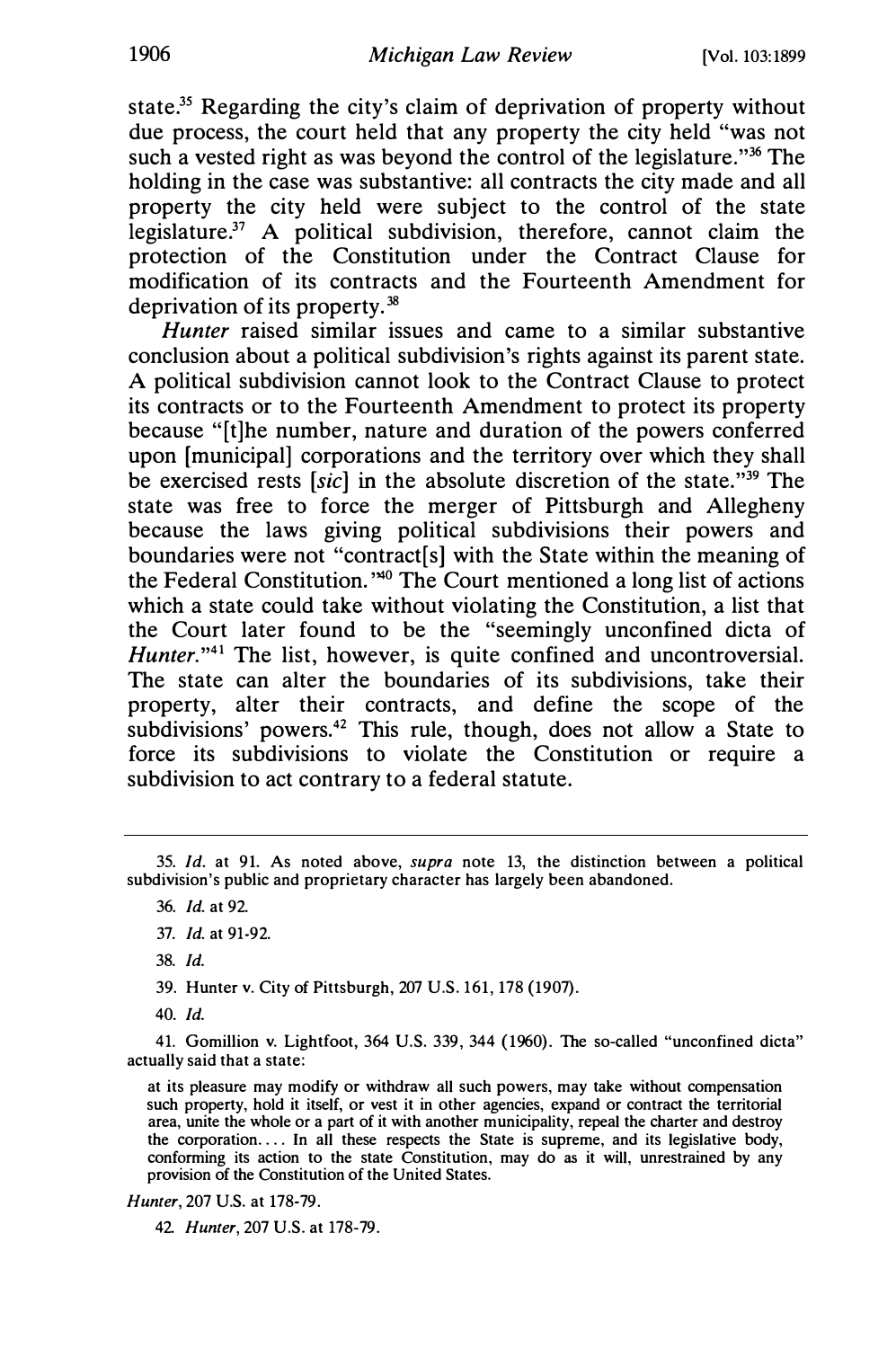If any doubt remained as to the scope of this line of cases, the Court has since eliminated it. In Trenton, the Court definitively limited these holdings to the Contract Clause and the Fourteenth Amendment.<sup>43</sup> The Court said that in the previous cases, no "power, right or property of a city or other political subdivision [was] held to be protected by the Contract Clause or the Fourteenth Amendment."<sup>44</sup> In deciding the case before it, the Court held that "the city cannot invoke these provisions of the Constitution" against the state.<sup>45</sup> The Court limited its holdings in these cases to the Contract Clause and the Fourteenth Amendment<sup>46</sup> and has subsequently reaffirmed this limitation.<sup>47</sup> It would be difficult for the Court to be clearer than when it said that "a correct reading of the seemingly unconfined dicta of *Hunter* and kindred cases is ... that the State's authority is unrestrained by the particular prohibitions of the Constitution considered in those cases."<sup>48</sup> Those cases involved municipal property, contracts, and boundaries; they established the rule that a city may not seek the protection of the Contract Clause or the Fourteenth Amendment against the state to protect its property, contracts, or boundaries. The cases do not stand for a complete bar to all suits by political subdivisions against their parent states.

## II. EACH SUIT BY A POLITICAL SUBDIVISION AGAINST ITS PARENT STATE SHOULD BE DECIDED ON THE CONSTITUTIONAL MERITS, NOT ON STANDING

This Part argues that Article III standing is not the dispositive issue when a political subdivision sues its parent state, even though some Supreme Court cases speak of a political subdivision's "standing" to sue its parent state. In following these cases, the Sixth and Ninth Circuits apply a per se rule denying "standing" to political subdivisions in suits against their parent states.<sup>49</sup> This Part begins by

46. Id. at 192; Hunter, 207 U.S. at 178-79; City of New Orleans v. New Orleans Water Works, 142 U.S. 79, 92 (1891).

47. Gomillion v. Lightfoot, 364 U.S. 339, 344 (1960).

48. Id. at 344.

<sup>43.</sup> City of Trenton v. New Jersey, 262 U.S. 182, 188 (1923) ("The power of the State, unrestrained by the contract clause or the Fourteenth Amendment, over the rights and property of cities held and used for 'governmental purposes' cannot be questioned.").

<sup>44.</sup> Id.

<sup>45.</sup> Id. at 192 (emphasis added). The provisions in question were the Contract Clause and the Fourteenth Amendment. Id. at 188.

<sup>49.</sup> Palomar Pomerado Health Sys. v. Belshe, 180 F.3d 1104, 1108 (9th Cir. 1999) (dismissing a health-care district's suit against its parent state of California because the district, as a political subdivision, "lacks standing to bring an action against the state in  $f$  federal court  $-$  at least to the extent that its action challenges the validity of state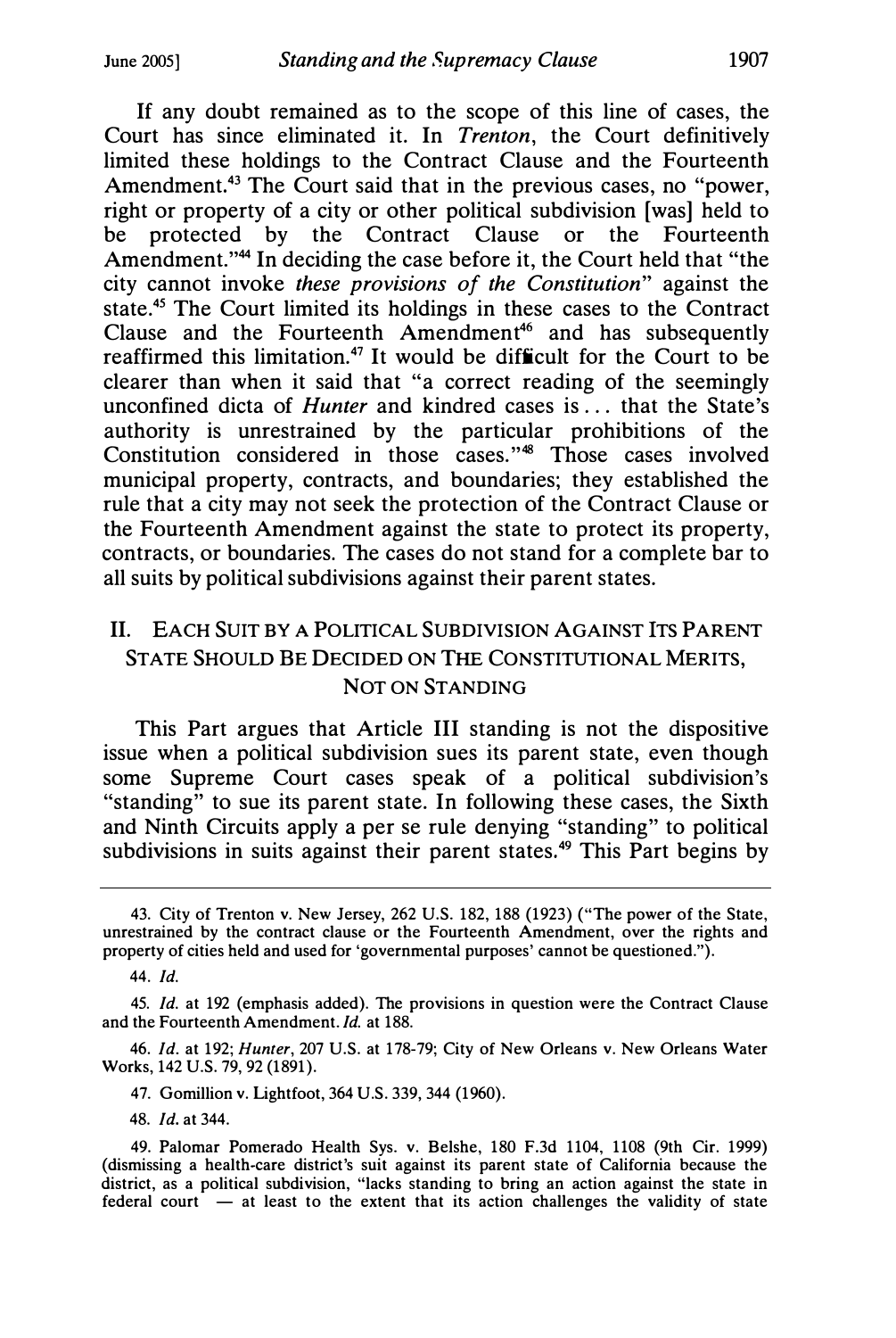showing that the Court has found that political subdivisions can meet the modern requirements for standing. It then argues that the confusion stems from the fact that "standing" had a different meaning when the older cases in the *Hunter* line were decided and that standing was not the threshold issue it is today. It concludes by examining the precedential cases to show that they were decided on the merits, not on the jurisdictional question of standing.

Precedent shows that political subdivisions can meet the Article III standing requirements. The Supreme Court ruled in Board of Education  $\overline{v}$ . Allen that school board officials have standing to challenge state laws they allege to violate the Constitution.<sup>50</sup> In Allen, school board officials brought suit against the state education commissioner, claiming that a state law which required public school districts to loan textbooks to private school students was unconstitutional.<sup>51</sup> The Court found standing for the board members because they faced a choice between violating their oath to support the Constitution should they follow the statute and losing their jobs should they refuse to do so.<sup>52</sup> The injury asserted by a political subdivision facing a choice of whether to follow an allegedly unconstitutional law or to face the consequences of disobedience thus fits in the Article III standing requirements. It is an imminent harm, causally related to the state's action, which can be remedied by an injunction prohibiting enforcement of the state law or a judgment that the state law is constitutional.53 The federal circuit courts which deny "standing" do not address Allen and give only conclusory reasoning to state that political subdivisions lack standing. $54$ 

54. See Indian Oasis-Baboquivari Unified Sch. Dist. No. 1 v. Kirk, 91 F.3d 1240, 1246 (9th Cir. 1996) (Reinhardt, J., dissenting). As Judge Reinhardt explained:

regulations on due process and Supremacy Clause grounds."); Gwin Area Cmty. Sch. v. Michigan, 741 F.2d 840, 844 (6th Cir. 1984) ("We agree with the district court's treatment of the standing question. The school district, as a political subdivision of the State of Michigan, was in no position to attack the state action as violative of the United States Constitution.").

<sup>50.</sup> Bd. of Educ. v. Allen, 392 U.S. 236 (1968).

<sup>51.</sup> Id. at 240.

<sup>52.</sup> Id. at 241 n.5. Justice White, the author of Allen, later dissented from the denial of certiorari of a Ninth Circuit case on the grounds that the court's per se rule against suits by political subdivisions against their parent states was inconsistent with Allen. City of S. Lake Tahoe v. Cal. Tahoe Reg'! Planning Agency, 449 U.S. 1039 (White, J., dissenting).

<sup>53.</sup> See Lujan v. Defenders of Wildlife, 504 U.S. 555, 560-61 (1992).

South Lake Tahoe did not explain whether concerns about the standing of political subdivisions or concerns about the constitutional rights they possess underlay its holding. The court discussed the issue in a section of the opinion that concerned its jurisdiction and was entitled 'The City's Standing'. However, it made no reference to the usual standing criteria, and its reasoning, although elliptic, appears to be addressed to whether the city possessed a cause of action. (citation omitted).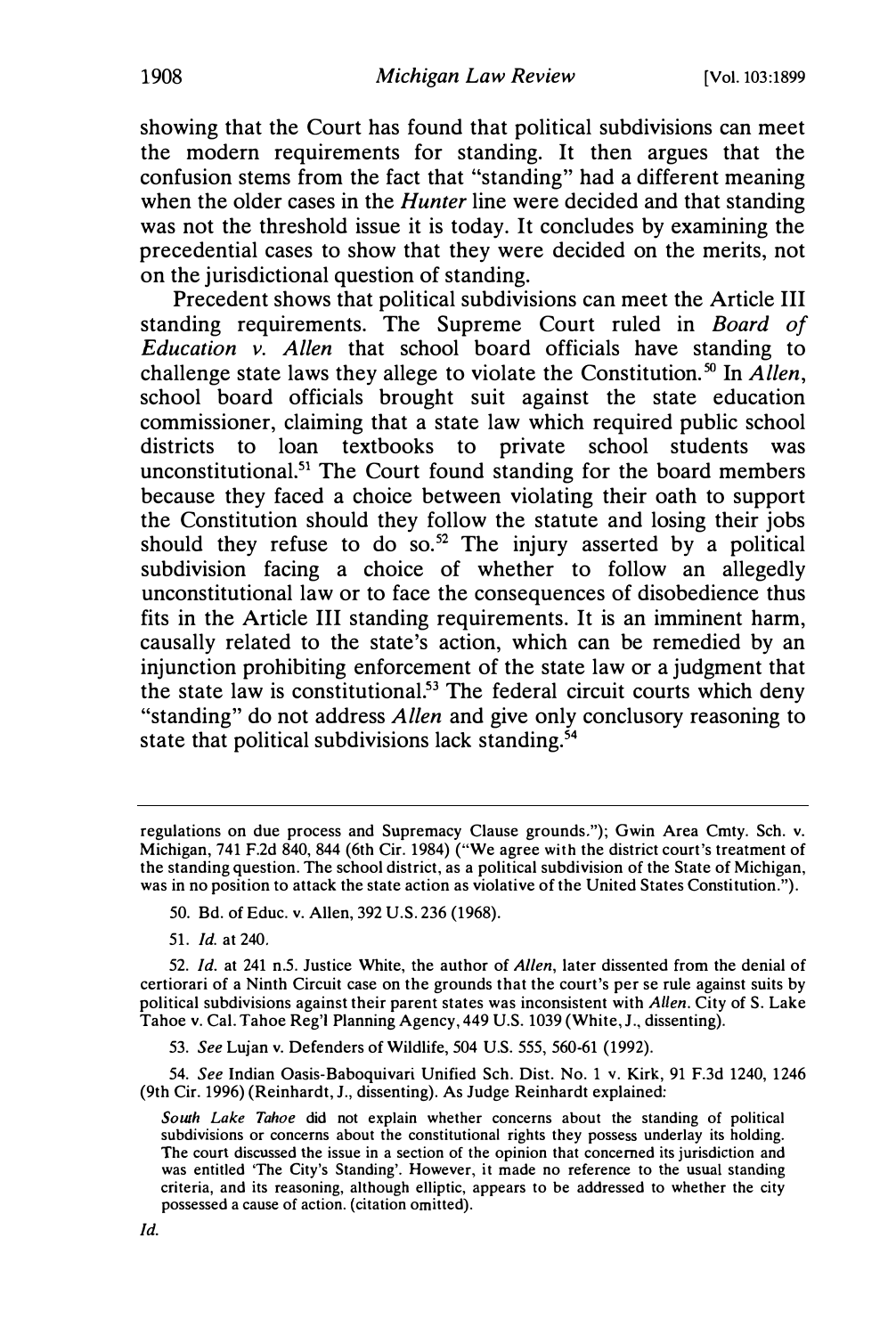The Sixth and Ninth Circuits, though, based their rule on a few Supreme Court cases that declared that political subdivisions lacked "standing" to bring Constitutional claims against their parent states.<sup>55</sup> The Court, in deciding a case which did not involve political subdivisions, said in dicta, "municipal corporations have no standing to invoke the contract clause or the provisions of the Fourteenth Amendment of the Constitution in opposition to the will of their creator."s6 The Court has also said that political subdivisions were "without standing to invoke the protection of the Federal Constitution."<sup>57</sup> This language was based on different conception of standing and has misled some of today's courts into denying standing to political subdivisions.

Reliance on the word "standing" by the Sixth and Ninth Circuits is a case of judicial equivocation. Standing today has a distinct meaning<sup>58</sup> and is a necessary element of federal-court jurisdiction that must be satisfied before the court reaches the merits of a case.<sup>59</sup> Standing did not have this definite meaning in the early twentieth century when Hunter, Trenton and their progeny were decided.<sup>60</sup> In the early part of

56. Coleman, 307 U.S. at 441. A municipal corporation, i.e., a city, is a species of political subdivision. Coleman involved the validity of the Kansas legislature's approval of a constitutional amendment, involving questions of the lieutenant governor's tie-breaking vote in the State Senate, whether time had lapsed for approval of the amendment, and whether the legislature could subsequently approve the amendment after previously rejecting it.  $Id$ . at 433-38. As the Court's discussion of political subdivisions was unnecessary for its holding, the language is dicta. It should be noted that the Court, even in dicta, limits the impact to the Contract Clause and the Fourteenth Amendment.

57. Williams, 289 U.S. at 47.

58. See Lujan, 504 U.S. at 560-61. The Court summarized standing law as follows:

Over the years, our cases have established that the irreducible constitutional minimum of standing contains three elements. First, the plaintiff must have suffered an injury in fact  $$ an invasion of a legally protected interest which is (a) concrete and particularized, and (b) actual or imminent, not conjectural or hypothetical. Second, there must be a causal connection between the injury and the conduct complained of  $-$  the injury has to be fairly ... traceable to the challenged action of the defendant, and not the result of the independent action of some third party not before the court. Third, it must be likely, as opposed to merely speculative, that the injury will be redressed by a favorable decision. (internal quotations and citations omitted).

#### Id.

59. See Allen v. Wright, 468 U.S. 737, 750 (1984) (explaining that Article III "requires a litigant to have 'standing' to invoke the power of a federal court").

60. William A. Fletcher, The Structure of Standing, 98 YALE L.J. 221, 224-25 (1988). As Fletcher explained:

In the late nineteenth and early twentieth centuries, a plaintiff's right to bring suit was determined by reference to a particular common law, statutory, or constitutional right, or

<sup>55.</sup> See City of S. Lake Tahoe v. Cal. Tahoe Reg'! Planning Agency, 625 F.2d 231, 233 (9th Cir. 1980) (citing Williams v. Mayor of Baltimore, 289 U.S. 36, 40 (1933)); see also Coleman v. Miller, 307 U.S. 433, 441 (1939); Palomar Pomerado Health Sys. v. Belshe, 180 F.3d 1104, 1108 (9th Cir. 1999); Gwin Area Cmty. Sch. v. Michigan, 741 F.2d 840, 844 (6th Cir. 1984).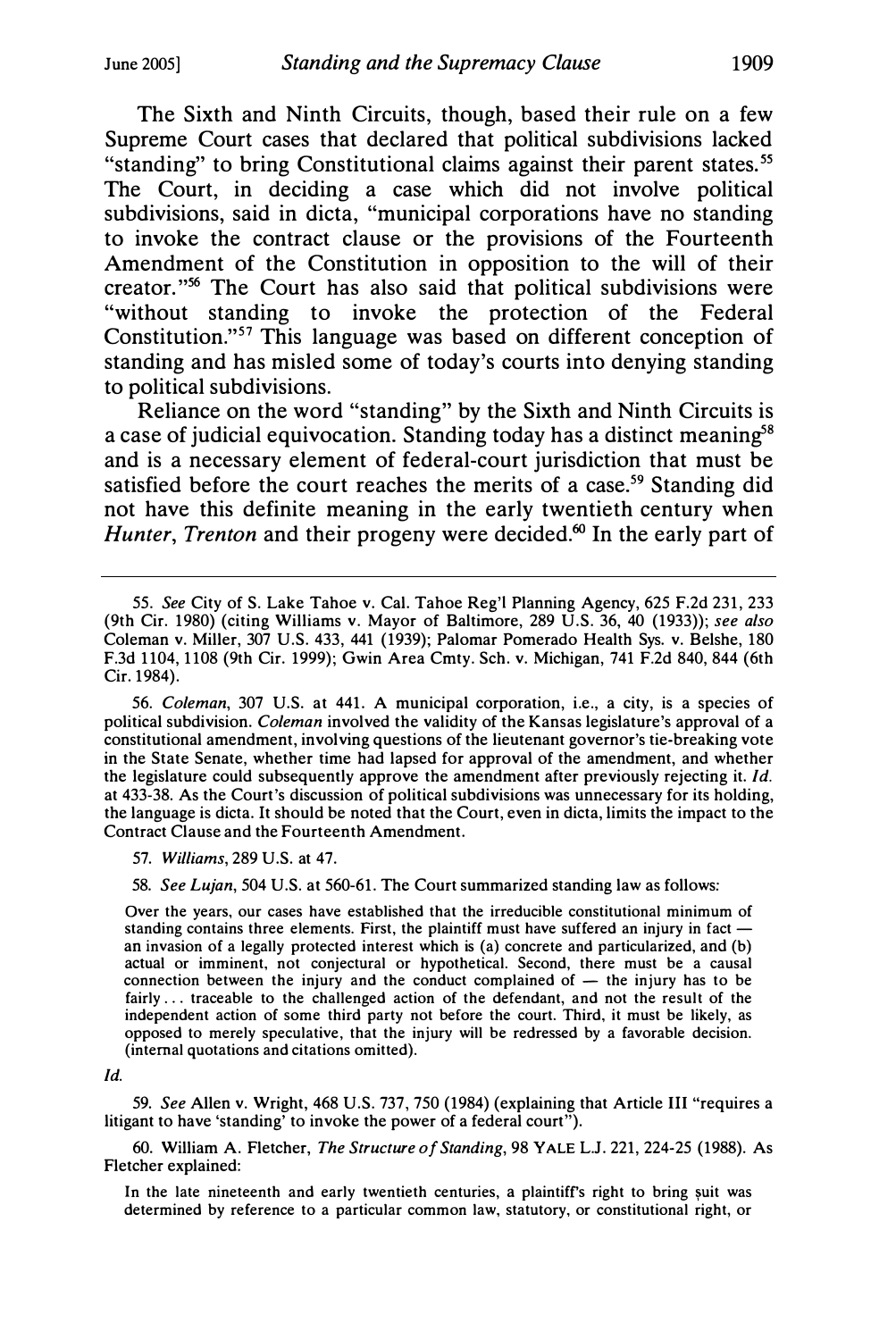this century, "[a] party had standing — or a 'right to sue' — if it was correct in its claim on the merits that the statutory or constitutional provision in question protected its interests; standing was not seen as a preliminary or threshold question."<sup>61</sup> The Court's old conception of standing is exemplified by City of New Orleans v. New Orleans Water Works  $Co^{62}$  In the case, the Court held that a political subdivision, "being a municipal corporation and the creature of the state legislature, does not stand in a position to claim the benefit of the constitutional provision in question."<sup>63</sup> The city thus had no standing, as understood in the late nineteenth century and early twentieth century to mean that the constitutional clause in question protected its interests, to claim the benefit of the Contract Clause when its parent state altered a contract the city had with a water company. This holding does not mean that the city has no standing whatsoever, in the modem sense, to bring constitutional claims against its parent state.

The precedential cases in this area were actually decided on the merits.<sup>64</sup> Hunter held that the relationship between the citizens of a city and the city itself is not a contract<sup>65</sup> and that "inhabitants and property owners . . . have no right, by contract or otherwise, in the unaltered or continued existence of the corporation or its powers, and there is nothing in the Federal Constitution which protects them from these injurious consequences."<sup>66</sup> Trenton held that the state's power over its political subdivisions was "unrestrained by the contract clause or the Fourteenth Amendment."<sup>67</sup> The Court, therefore, held that "the city cannot invoke these provisions of the federal Constitution against . . . the state law in question."<sup>68</sup> These cases were not dismissed

- 61. Rogers v. Blockette, 588 F.2d 1057, 1070 (5th Cir. 1979).
- 62. 142 U.S. 79 (1891).
- 63. Id. at 89 (emphasis added). The clause in question was the Contract Clause.

64. See Alexander Willscher, Comment, The Justiciability of Municipal Preemption Challenges to State Law, 67 U. CHI. L. REV. 243, 250 (2000).

- 65. Hunter v. City of Pittsburgh, 207 U.S. 161, 176-77 (1907).
- 66. Id.atl79.
- 67. City of Trenton v. New Jersey, 262 U.S. 182, 188 (1923).

68. Id. at 192. The Court reached a similar conclusion in Trenton's companion case, Newark. City of Newark v. New Jersey, 262 U.S. 192 (1923). The Court held that "[t]he enforcement by the state of the provision of the act .. . does not violate the equal protection

sometimes to a mixture of statutory or constitutional prohibitions and common law remedial principles.... But no general doctrine of standing existed. Nor, indeed, was the term 'standing' used as the doctrinal heading under which a person's right to sue was determined. (footnotes omitted).

Id. "The creation of a separately articulated and self-conscious law of standing" began in the last half of the twentieth century due to the emergence of the administrative state. Id. at 225. A watershed case in the development of the standing doctrine was Association of Data Processing Service Organizations, Inc. v. Camp, 397 U.S. 150 (1970). The Lujan court developed its three-part test from a survey of the Court's cases "over the years. " 504 U.S. at 560.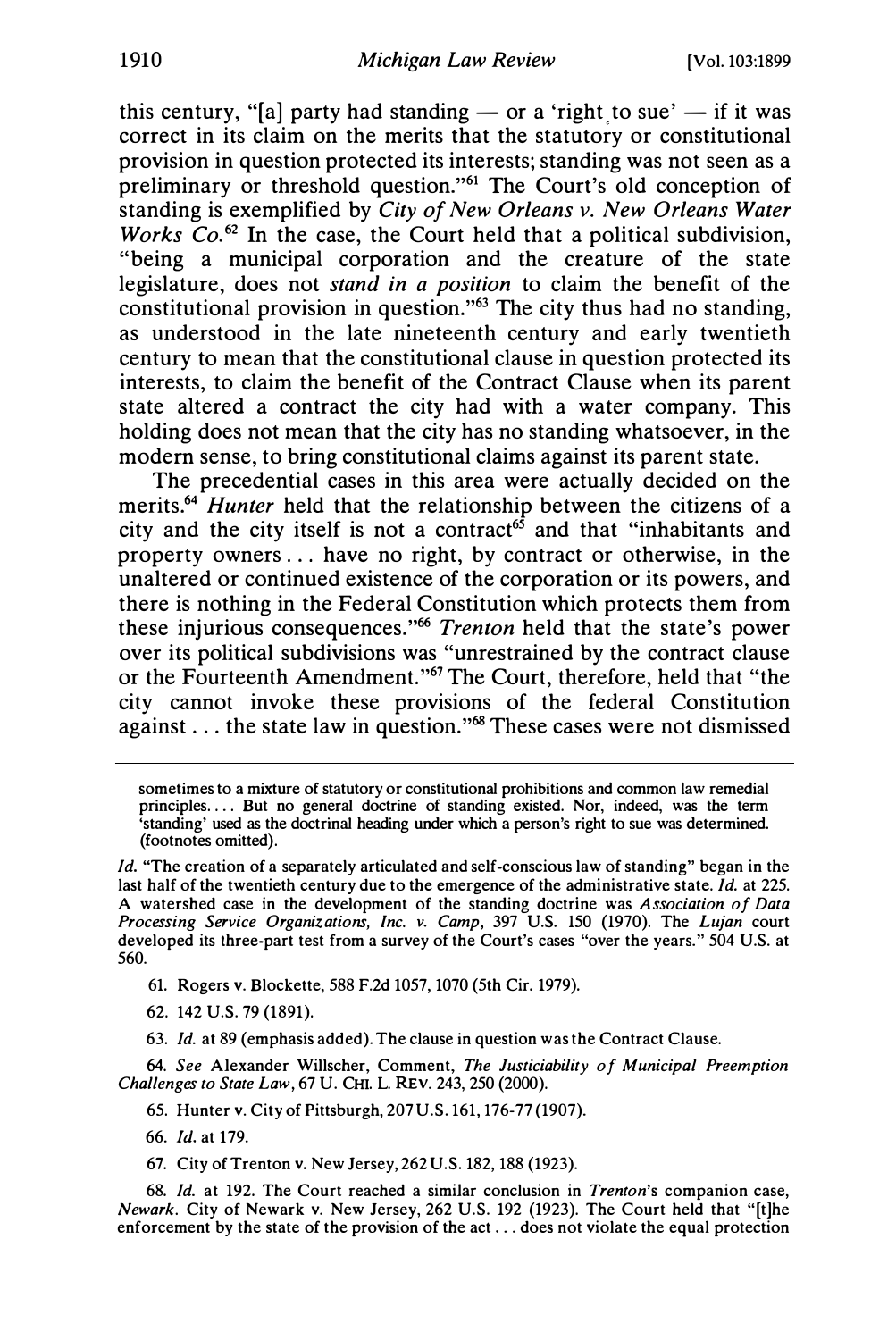for lack of jurisdiction, as they would be if they did not satisfy modem standing requirements,<sup>69</sup> but instead established a substantive rule that the Contract Clause and the Due Process Clause do not protect political subdivisions against actions by their parent states. They do not establish a rule of standing whereby a political subdivision is presumptively unqualified to bring federal legal actions against its parent state.

Early twentieth century holdings regarding "standing" cannot be applied today because of the drastically different meaning the term had then. Continuing to analyze the status of political subdivisions under the heading of "standing" breeds confusion and is not faithful to precedent. As the Fifth Circuit has explained, "[t]he opinions in the Hunter and Trenton line of cases do occasionally  $\frac{1}{x}$  but by no means uniformly  $-$  speak of 'standing."<sup>70</sup> The opinions do not reflect anything resembling the modem test for standing, looking for actual injury, causation, and whether the injury could be redressed by the court.<sup>71</sup> Analyzing past suits by political subdivisions using modern standing doctrine is a misunderstanding of the Trenton line and of the historical development of the standing doctrine.

Furthermore, "the sweeping breadth of Justice Cardozo's language"<sup>72</sup> in Williams v. Mayor of Baltimore<sup>73</sup> should not be allowed to tum a rule developed for particular constitutional clauses into a complete bar to suits by political subdivisions against their parent states. In Williams, the Court said that a political subdivision "has no privileges or immunities under the federal constitution which it may invoke in opposition to the will of its creator."<sup>74</sup> Arguing that this case means that political subdivisions can never invoke the Constitution against its parent state involves a drastic overreading of precedent. This one sentence is the only support for such a universal rule, and the first two cases cited for the proposition are Trenton and its companion

71. See, e.g., Lujan v. Defenders of Wildlife, 504 U.S. 555, 560-61 (1992); see also Indian Oasis-Baboquivari Unified Sch. Dist. No. 1 v. Kirk, 91 F.3d 1240, 1246 (9th Cir. 1996) (Reinhardt, J., dissenting).

72. Branson Sch. Dist. RE-82 v. Romer, 161 F.3d 619, 628 (10th Cir. 1998).

73. 289 U.S. 36 (1933).

 $\circ$ 

74. Id. at 40.

clause of the Fourteenth Amendment. ... The city cannot invoke the protection of the Fourteenth Amendment against the State." Id. at 196.

<sup>69.</sup> See Steel Co. v. Citizens for a Better Env't, 523 U.S. 83, 102 ("we finally arrive at the threshold jurisdictional question: whether respondent, the plaintiff below, had standing to sue").

<sup>70.</sup> Rogers v. Brockette, 588 F.2d 1057, 1070 (5th Cir. 1979). See, for example, Trenton, 262 U.S. 182 (1923); Hunter v. City of Pittsburg, 207 U.S. 161 (1�7); and City of New Orleans v. New Orleans Water Works, 142 U.S. 79 (1891) for cases that do not use the word "standing."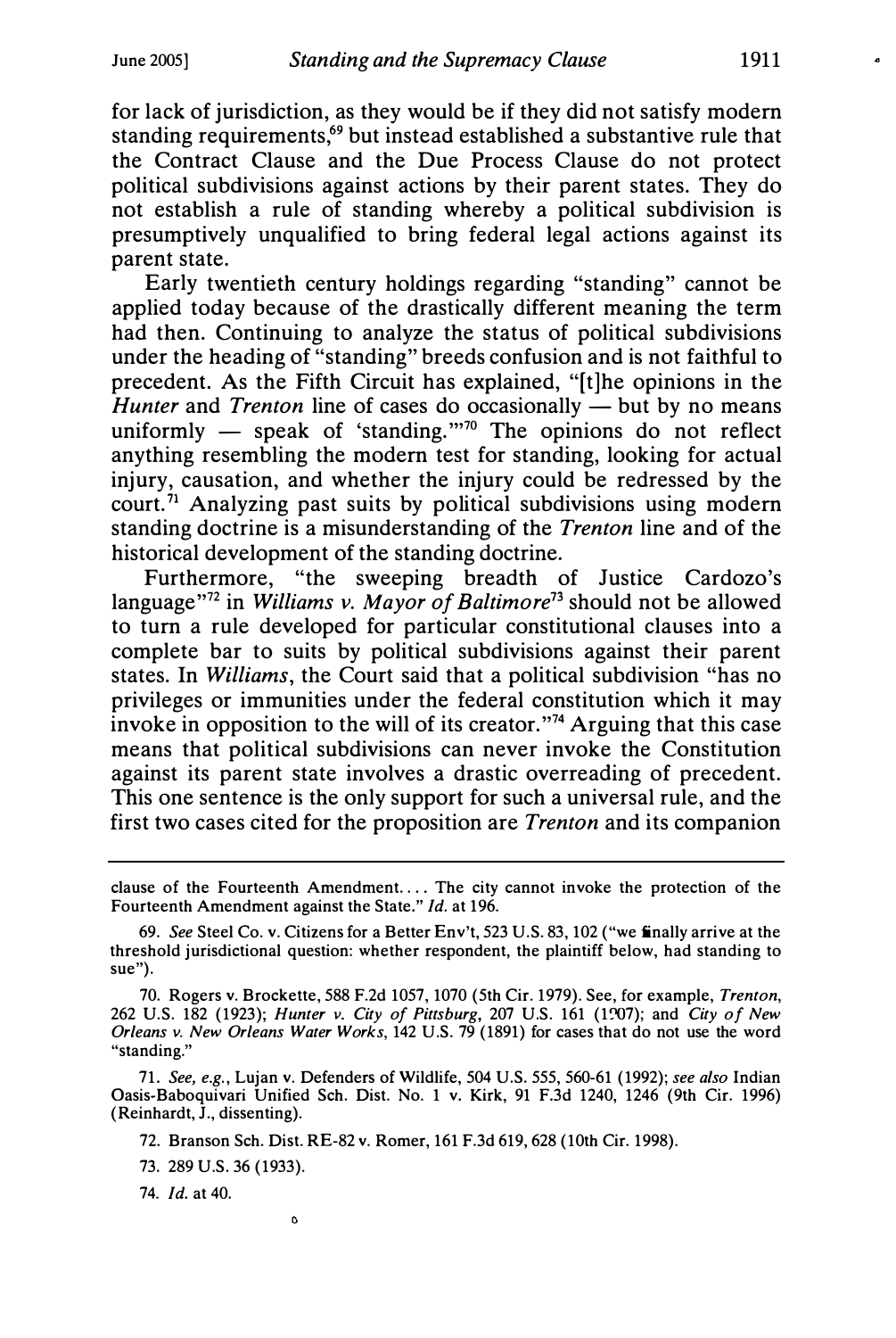case, City of Newark v. New Jersey.<sup>75</sup> As this Note has discussed earlier, Trenton, Newark, and their predecessors were limited to the constitutional clauses in question. If that were not enough, the Supreme Court itself has said these cases stand for the proposition that "the State's authority is unrestrained by the particular prohibitions of the Constitution considered in these cases."<sup>76</sup>

Courts today should follow the model established in New Orleans Water Works and Trenton, deciding the case on the merits based on the constitutional clauses in question.<sup>77</sup> These cases implicitly involved the Supremacy Clause, because every attempt to invalidate a state law on federal constitutional grounds includes a Supremacy Clause claim to establish the primacy of federal law over state law.<sup>78</sup> The Supreme Court in New Orleans Water Works and Trenton gave the political subdivisions a fair hearing on their constitutional claims but ultimately decided that the Constitution afforded them no protection under the facts of their cases.<sup>79</sup> Political subdivisions today deserve no less. Of course, a political subdivision must realize that to win on the merits, it must overcome the broad powers that a state holds over its subdivisions. States, though, should not be able to hide behind those powers to shield themselves from all suits. The courts need to ensure that states stay within their constitutional bounds in their treatment of political subdivisions.

75. Id. (citing City of Newark v. New Jersey, 262 U.S. 192 (1923); City of Trenton v. New Jersey, 262 U.S. 182 (1923)).

76. Gomillion v. Lightfoot, 364 U.S. 339, 345 (1960).

77. See Viii. of Arlington Heights v. Reg') Transp. Auth., 653 F.2d 1149 (7th Cir. 1981) (dismissing a suit by a political subdivision against its parent state under the Fourteenth Amendment because it was barred by precedent, including Newark and Williams).

78. See McCulloch v. Maryland, 17 U.S. 316, 405 (1819). As Chief Justice Marshall explained:

In discussing these questions, the conflicting powers of the general and state governments must be brought into view, and the supremacy of their respective laws, when they are in opposition, must be settled.

If any one proposition could command the universal assent of mankind, we might expect it would be this — that the government of the Union, though limited in its powers, is supreme within its sphere of action. This would seem to result, necessarily, from its nature. It is the government of all; its powers are delegated by all; it represents all, and acts for all. Though any one state may be willing to control its operations, no state is willing to allow others to control them. The nation, on those subjects on which it can act, must necessarily bind its component parts. But this question is not left to mere reason: the people have, in express terms, decided it, by saying, "this constitution, and the laws of the United States, which shall be made in pursuance thereof," "shall be the supreme law of the land."

Id.

79. See, e.g., Trenton, 262 U.S. at 192 ("We hold that the City cannot invoke these provisions of the federal Constitution."). ٥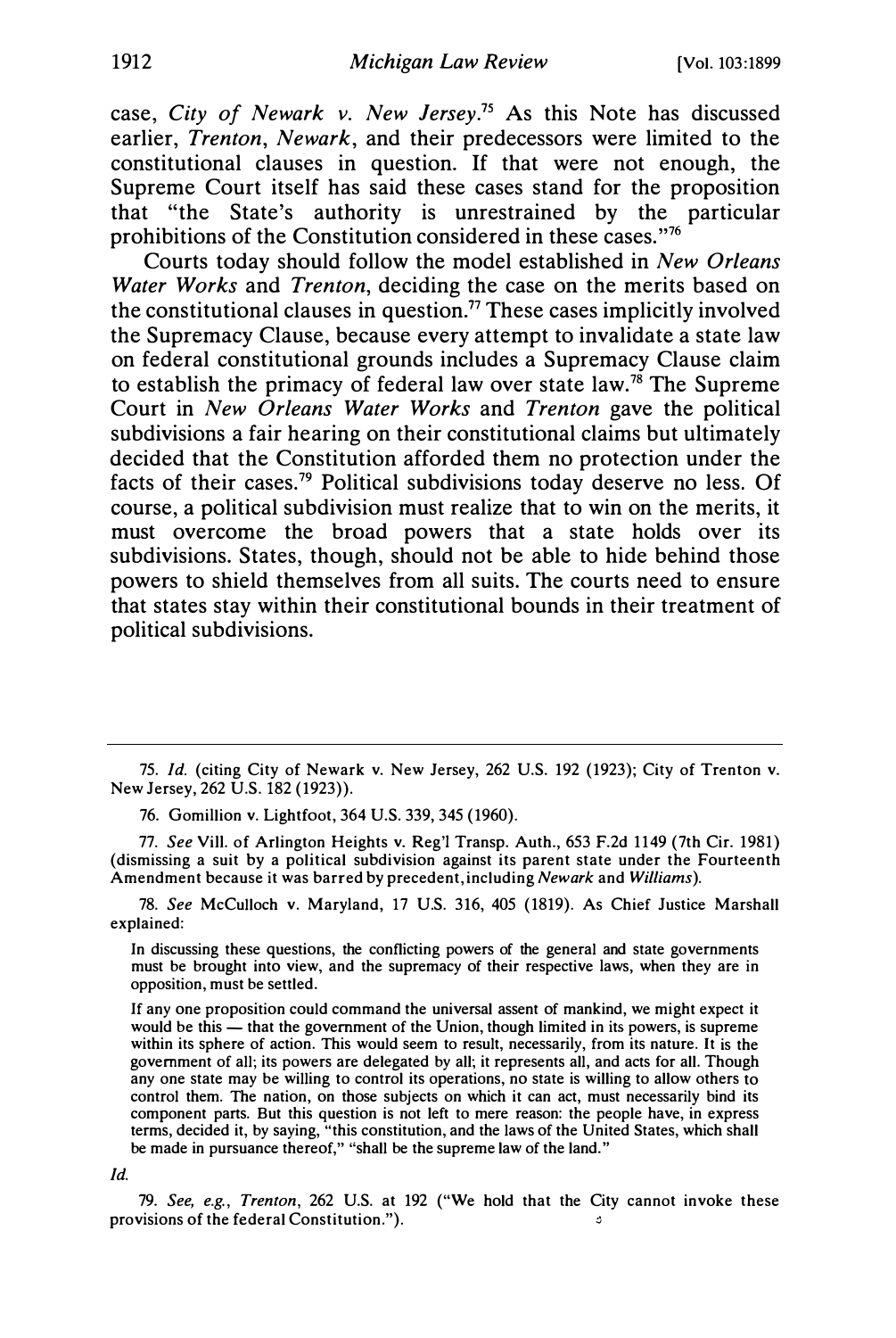#### Ill. FEDERALISM SUPPORTS ALLOWING SUITS

Allowing suits by political subdivisions also fits with the nature of our constitutional system. These suits merely allow federal courts to ensure that states respect their constitutional limitations. Although "the cases . . . reflect the general reluctance of federal courts to meddle in disputes between state governmental units,<sup>380</sup> and the federal courts should be very cautious about interfering in the internal political organization of a state, federal courts have every right to interfere with the internal political organization of a state if it violates the Constitution. $81$  The Court has even said that "the power of the legislature over all local municipal corporations is unlimited save by the restrictions of the state and Federal constitutions."82 Hunter and the cases in its line held that certain activities of states, such as modifying a contract of one of its subdivisions or annexing a smaller city to a larger city, do not violate the Constitution. $83$  The power of a state over its political subdivisions should guide a court when it decides the cases on the merits, as it did in *Hunter* and *Trenton*, but should not act as a complete bar to suits by political subdivisions.

Suits by political subdivisions that allege a violation of federal law are in keeping with the structure of our federal system. These suits are a restraint on states that act contrary to federal law, the supreme law of the land. The federal government serves as a check on the state governments just as state governments act as a check on federal power. $84$  To this effect, the Court has quoted approvingly from the Federalist Papers:

Power being almost always the rival of power, the general government will at all times stand ready to check the usurpations of the state government, and these will have the same disposition towards the general government. The people, by throwing themselves into either scale will infallibly make it preponderate. If their rights are invaded by either, they can make use of the other as the instrument of redress.<sup>85</sup>

- 80. Amato v. Wilentz, 952 F.2d 742, 755 (3d Cir. 1991).
- 81. Gomillion, 364 U.S. at 345.
- 82. Williams v. Eggleston, 170 U.S. 304, 310 (1898) (emphasis added).

83. Trenton, 262 U.S. at 192; Hunter v. City of Pittsburgh, 207 U.S. 161, 178-79 (1907); City of New Orleans v. New Orleans Water Works, 142 U.S. 79, 92 (1891). Of course, even these actions may be unconstitutional. Gomillion, 364 U.S. at 346. The Court said that a state is not insulated from judicial review in these matters of state interest if "state power is used as an instrument for circumventing a federally protected right." Id. at 347.

84. Gregory v. Ashcroft, 501 U.S. 452, 458 (1991) ("[A] healthy balance of power between the States and the Federal Government will reduce the risk of tyranny and abuse on either front.").

85. Id. at 459 (quoting THE FEDERALIST NO. 28, at 180-81 (Alexander Hamilton) (Clinton Rossiter ed., 1961)).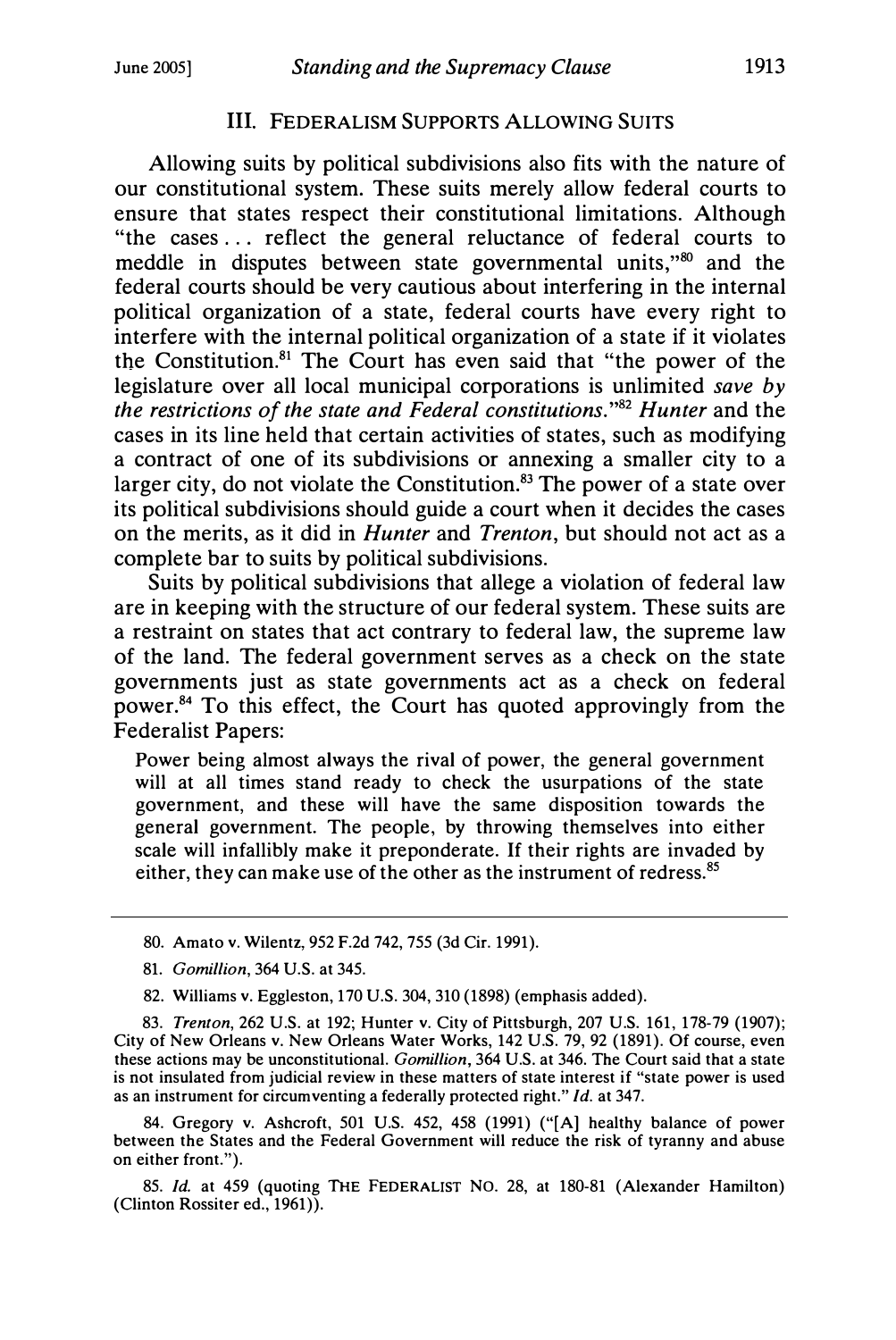$\ddot{\phantom{0}}$ 

Some try to defend a per se rule on the grounds that suits by subdivisions undercut the states' ability to serve as checks on federal power. 86 This argument, though, misunderstands the dual nature of our federal system. Federal protection is needed to ensure that states operate within their constitutional bounds just as much as states are needed to ensure that the federal government respects its limits. If the states operate within their bounds, they will have no problem defeating suits by their political subdivisions.

Nor do suits by political subdivisions contravene notions of state sovereignty because the proper scope of state sovereignty can only be determined after an investigation of substantive federal law, which provides the bounds of state sovereignty. A Supremacy Clause challenge to a state law by its nature alleges that the state is acting outside of its sovereign powers. Some argue that suits by political subdivisions impede state sovereignty and unacceptably weaken states in our federal system because a state's decision on its internal political organization is an important element of state sovereignty that should be left to the states without federal interference.<sup>87</sup> This argument fails to note, though, that the bounds of state sovereignty can only be determined by first addressing the merits of the subdivision's claim. If a state is acting within its constitutional bounds, the political subdivision's suit will be dismissed on the merits, as in *Hunter* and Trenton.88 States still can rely on precedents like Hunter and Trenton to justify their decisions on the boundaries and powers they give to their subdivisions. The broad powers of states over their subdivisions, as defined in *Hunter*, $89$  also ensure that mere political disagreements between states and their subdivisions will not end up in federal courts. Suits based purely on political disagreement would be precluded because a political subdivision must allege a conflict between state law and a specific federal law to state a claim.<sup>90</sup> The only problem for states with suits by political subdivisions would be when they are

<sup>86.</sup> See Willscher, supra note 64, at 254 ("[S]tates sued by their municipalities will suffer a blow to their dignity.").

<sup>87.</sup> Willscher, supra note 64, at 254-55.

<sup>88.</sup> It is interesting to note that the two most recent federal circuit court cases which recognized political subdivisions' ability to sue their parent states ultimately rejected the subdivisions' claims on the merits. Branson Sch. Dist. RE-82 v. Romer, 161 F.3d 619, 643 (10th Cir. 1998); Rogers v. Brockette, 588 F.2d 1057, 1073 (5th Cir. 1979).

<sup>89.</sup> See supra note 8 and accompanying text.

<sup>90.</sup> Branson School District, 161 F.3d at 630 ("[M]ere disagreement by a political subdivision with the policies of its parent state will not be sufficient to overcome the traditional barrier to political subdivision standing."). The Tenth Circuit reasoned that the requirement that the state allegedly violate a controlling federal law eliminated the concern about political subdivisions turning to federal courts whenever they disagreed with their parent states. Id.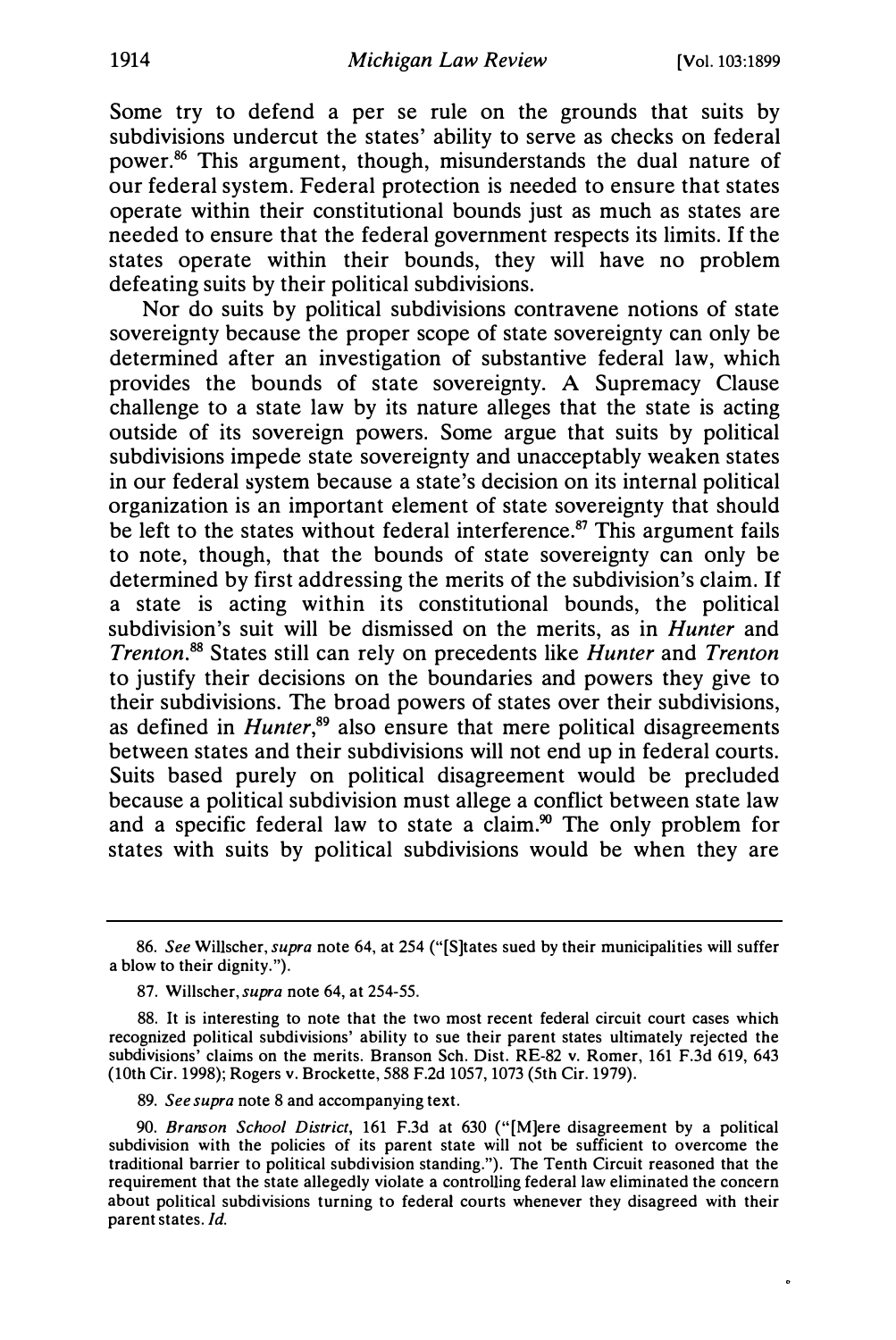acting unconstitutionally and hence cannot defend their actions based on state sovereignty.

Washington v. Seattle School District No.  $I^{91}$  shows how debates about state sovereignty are actually debates about whether a constitutional violation exists in the first instance. Voters in the state of Washington approved a ballot referendum requiring children to attend the school nearest to their residences, and the Seattle, Tacoma, and Pasco school districts brought suit to defend their now-illegal busing programs used to achieve racial integration.<sup>92</sup> The Court, by a five-to-four margin, held that the referendum was unconstitutional because it subjected integration programs to "a debilitating and often insurmountable disadvantage," thus denying equal protection of the law to minorities. $93$  Justice Powell, for the four dissenting justices, argued that the Constitution permitted a state to adopt a neighborhood schools program because "the State - exercising its sovereign authority over all subordinate agencies  $-$  should be free to reject" mandatory busing in the absence of segregation.<sup>94</sup> What seems to be a debate between those willing to interfere with state sovereignty and those who are not is really a veiled debate about the protections afforded by the Equal Protection Clause. The majority believed that Washington violated the Equal Protection Clause with its law; the fact that the law was passed through the popular political process was therefore irrelevant.<sup>95</sup> The majority reached its conclusion because "the State is obligated to operate [its educational] system within the confines of the Fourteenth Amendment. That, we believe, it has failed to do."<sup>96</sup> The dissent, while using state sovereignty arguments, found

93. Id. at 484. The Court did not analyze any standing issues, but seemed to assume that a school district could raise the constitutional rights of individual minority students. Community groups intervened in support of the districts, and these groups presumably had standing to represent the interests of parents and students. See id. at 464.

94. Id. at 500 (Powell, J., dissenting).

95. Id. at 476 ("But 'insisting that a State may distribute legislative power as it desires ... furnish[es] no justification for a legislative structure which otherwise would violate the Fourteenth Amendment. Nor does the implementation of this change through popular referendum immunize it."' (quoting Hunter v. Erickson, 393 U.S. 385, 392 (1969)).

96. Seattle School District, 458 U.S. at 487.

<sup>91. 458</sup> U.S. 457 (1982).

<sup>92.</sup> Id. at 459-64. The busing programs were initiated by the school districts, not in response to a lawsuit or court order. Id. 460-61. The proposed law said that "no school board ... shall directly or indirectly require any student to attend a school other than the school which is geographically nearest or next nearest the student's place of residence." Id. at 462 (quoting WASH. REV. CODE § 28.A.26.010 (1981)). The Court did not address the specific issue of whether the school districts, as political subdivisions, could sue their parent states. The Court indirectly answered the question by framing the issue as "not whether Washington has the authority to intervene in the affairs of local school boards; it is, rather, whether the State has exercised that authority in a manner consistent with the Equal Protection Clause." Id. at 476.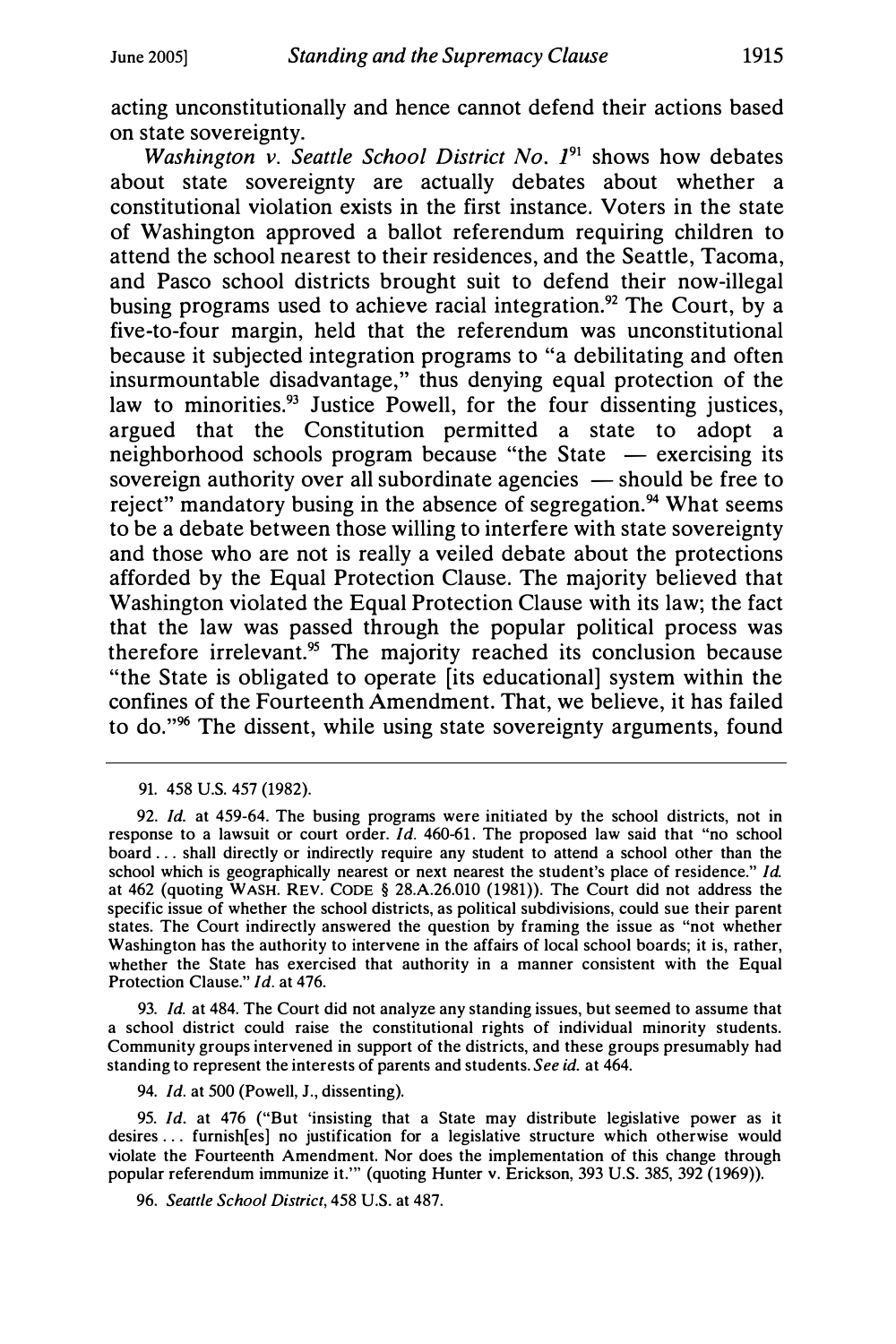that there was no Equal Protection violation.<sup>97</sup> Courts should consider the broad powers of states over their subdivisions and notions of state sovereignty when deciding whether a constitutional violation exists, but not use them as a preemptive bar to all suits by political subdivisions.

While state legislatures are the proper forums for working out political questions in states, legislatures cannot avoid judicial review merely by the fact that they represent the people.<sup>98</sup> In the context of political subdivisions, the Court has said that a "statute which is alleged to have worked unconstitutional deprivations of petitioners' rights is not immune to attack simply because the mechanism employed by the legislature is a redefinition of municipal boundaries."<sup>99</sup> Defenders of a per se rule advance the arguments that municipalities' interests the state political system protects and that any conflict between states and their political subdivisions amounts to a political question not appropriate for resolution in court.<sup>100</sup> This argument, however, suffers from the same weaknesses as the argument based on state sovereignty because "insisting that a State may distribute legislative powers as it desires ... furnish[es] no justification for a legislative structure which otherwise would violate" the Constitution. $101$ 

Furthermore, there are mechanisms other than a per se ban on suits by political subdivisions to ensure that purely political questions stay out of the courts. Established doctrines, like the standing doctrine and the political question doctrine, make certain that these purely political disagreements stay out of the courts.<sup>102</sup> A court also can rule

99. Id. The Court further elaborated that "[w]hen a State exercises power wholly within the domain of state interest, it is insulated from federal judicial review. But such insulation is not carried over when state power is used as an instrument for circumventing a federally protected right." Id.

100. Willscher, supra note 64, at 258 ("The state lawmaking process is the exclusive forum for working out controversies between a state and its municipalities.").

101. Seattle School District, 458 U.S. at 476.

102. See Allen v. Wright, 468 U.S. 737, 750 (1984). As the Court explained:

<sup>97.</sup> Id. at 494 n.8 (Powell, J., dissenting) ("The Court has held that 'the Equal Protection Clause is not violated by the mere repeal of race-related legislation or policies that were not required by the Federal Constitution in the first place."' (quoting Crawford v. L.A. Bd. of Educ., 458 U.S. 527, 538 (1982)). Justice Powell also found the ballot initiative to be raceneutral and did not present significant enough burdens "such that interference with the State's distribution of authority is justified."  $Id$ . at 495-96 (Powell, J., dissenting). The State was free to legislate as it chose because there was no constitutional violation, but Justice Powell did recognize that judicial intrusion could be justified if there were a violation. See id. (Powell, J., dissenting).

<sup>98.</sup> See Gomillion v. Lightfoot, 364 U.S. 339, 347 (1960).

Article III of the Constitution confines the federal courts to adjudicating actual "cases" and 'controversies' .... [T]he "case or controversy" requirement defines with respect to the Judicial Branch the idea of separation of powers on which the Federal Government is founded. The several doctrines that have grown up to elaborate that requirement are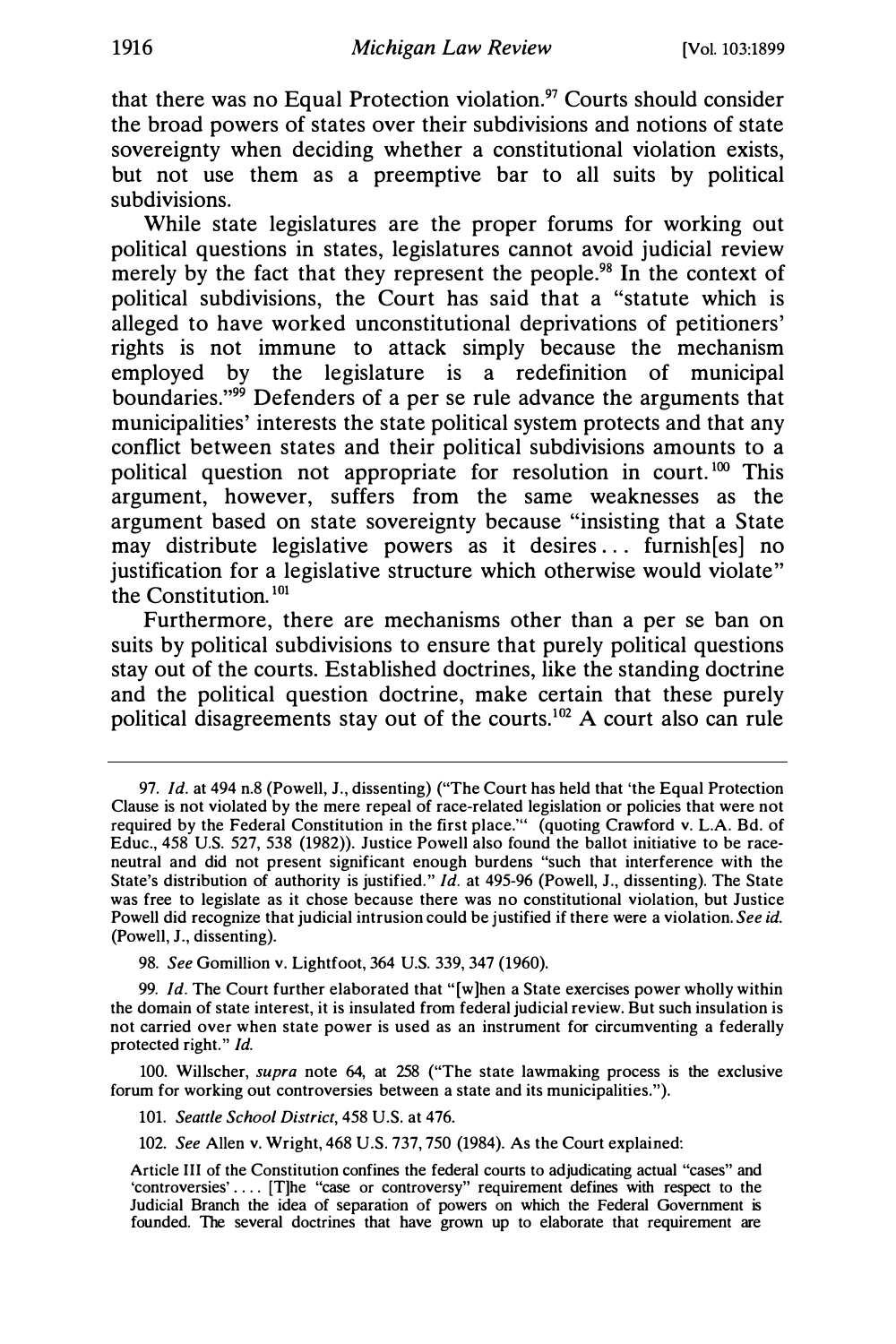as a matter of law that a certain state action is properly resolved through the political process; the Supreme Court did so in Hunter regarding municipal annexations, holding that "[t]he power [to authorize annexations] is in the State, and those who legislate for the State are alone responsible for any unjust or oppressive exercise of it."<sup>103</sup> The subdivision's claim must be heard, though, because it alleges that the state had no power to make the challenged law in the first place either because it was unconstitutional or precluded by federal law. The court must examine the state action in question before it can decide whether it is best left to the political process. An a priori rule that all state actions concerning its political subdivisions are political matters not subject to judicial review contradicts Allen's resolution of an Establishment Clause challenge to a state law by a school board<sup>104</sup> and Gomillion's warnings that state actions in areas traditionally left exclusively to the state are reviewable if used as a pretext to circumvent constitutional rights.<sup>105</sup> The real debate is about the proper role of federal law as applied to a state's internal political organization. These questions should be resolved explicitly in each case on the merits, not through a per se rule preventing suits by political subdivisions regardless of the constitutional clause or federal law alleged to be violated. Thus, concerns that suits by political subdivisions would give political subdivisions that lost in the political process a "second bite at the apple" are misplaced.

While courts should allow suits by political subdivisions against their parent states, they should continue, as they always have, to give proper weight to issues of state sovereignty and the broad powers states enjoy over their subdivisions. Some suits are foreclosed by precedent, such as suits challenging state alterations of municipal contracts under the Contract Clause and the Due Process Clause<sup>106</sup> and suits challenging the state's decisions as to the boundaries and powers it gives to subdivisions under the same clauses. 107 Some federal

Id.

- 105. Gomillion v. Lightfoot, 364 U.S. 339, 347 (1960).
- 106. See, e.g., City of Trenton v. New Jersey, 262 U.S. 182, 188 (1923).

107. Hunter, 207 U.S. at 178-79. To successfully challenge these actions, a subdivision would have to allege some sort of racial bias in the way the state drew the boundaries or

founded in concern about the proper  $-$  and properly limited  $-$  role of the courts in a democratic society. (citations and internal quotations omitted).

<sup>103.</sup> Hunter v. City of Pittsburgh, 207 U.S. 161, 179 (1907). Some actions that affect political subdivisions clearly are not wholly within the domain of the state. It would be ridiculous to argue that the exclusive forum for school boards to challenge loans of textbooks to students at religious schools is the state legislature. See Bd. of Educ. v. Allen, 392 U.S. 236 (1968). The Establishment Clause of the First Amendment clearly bears on the question and so the issue is appropriate for judicial review. See id. at 242-44.

<sup>104.</sup> See A llen, 392 U.S. at 241 n.5.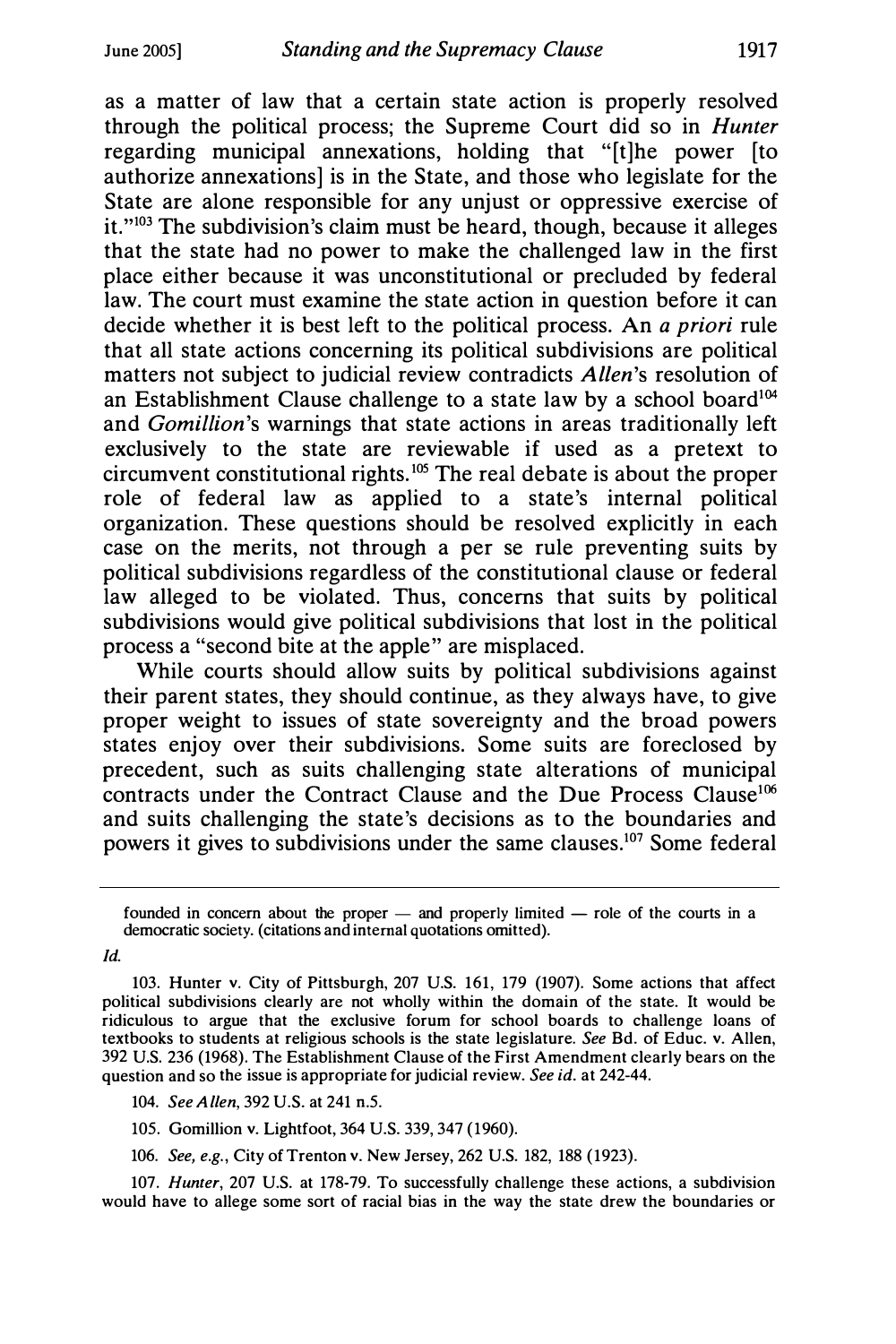circuit courts of appeals have relied on Trenton to foreclose suits by political subdivisions under the Equal Protection Clause,<sup>108</sup> though this is in tension with Seattle School District, a Supreme Court case that dealt with an Equal Protection claim brought by a school district against its parent state. 109 Political subdivisions face an uphill battle to succeed in their suits, meaning lawsuits will rarely be an effective solution.<sup>110</sup> Mere political disagreements between subdivisions and their states do not belong in federal court, which should only be used to resolve legitimate questions of the constitutionality of a state  $\arctan$ <sup>111</sup>

States may also be concerned that allowing political subdivisions to sue under federal statutes via the Supremacy Clause will lead to undue Congressional interference in state affairs.<sup> $112$ </sup> To address this concern, the Supreme Court provides states with protection from congressional overreaching through its "working assumption that federal legislation threatening to trench on the States' arrangements for conducting their own governments should be treated with great skepticism, and read in a way that preserves a State's chosen disposition of its own power."<sup>113</sup> The Court used this assumption to find that states could prevent their subdivisions from providing telecommunications service, even though the Telecommunications Act of 1996 says that "[n]o State ... may prohibit or have the effect of prohibiting the ability of any entity to

108. Trenton, 262 U.S. at 188 ("The power of the state, unrestrained by the ... Fourteenth Amendment, over the rights and property of cities held and used for 'governmental purposes' cannot be questioned."). See, e.g., S. Macomb Disposal Auth. v. Township of Washington, 790 F.2d 500, 505 (6th Cir. 1986); City of Moore v. Atchison, Topeka & Santa Fe Ry. Co., 699 F.2d 507 (10th Cir. 1983).

109. Washington v. Seattle Sch. Dist. No. 1, 458 U.S. 457, 467 (1982). A political subdivision would probably have to allege some sort of racial discrimination in the way its parent state allocated powers to subdivisions, for example if a predominantly black city was given inferior powers to a predominantly white city without an adequate justification. In any event, the subdivision would be a proxy, asserting the right of its inhabitants to Equal Protection.

110. See supra note 88.

111. See supra note 59.

113. Nixon v. Mo. Mun. League, 124 S. Ct. 1555, 1565 (2004).

allocated powers to subdivisions. See Gomillion, 364 U.S. at 347. Other avenues could possibly succeed if the subdivision alleged that the state action was somehow a way of "circumventing a federally protected right." Id.

<sup>112.</sup> At one time the Court found this reasoning persuasive and prevented Congress from extending the Fair Labor Standards Act to state employees and the employees of political subdivisions. Nat'l League of Cities v. Usery, 426 U.S. 833 (1976). The Court found that the Commerce Clause did not give Congress the power to "displace the States' freedom to structure integral operations in areas of traditional governmental functions." Id. at 852. The Court soon retreated from this stance, though. Garcia v. San Antonio Metro. Transit Auth., 469 U.S. 528 (1985). The Court found the "traditional government function" test is not only "unworkable but is also inconsistent with established principles of federalism." Id. at 531.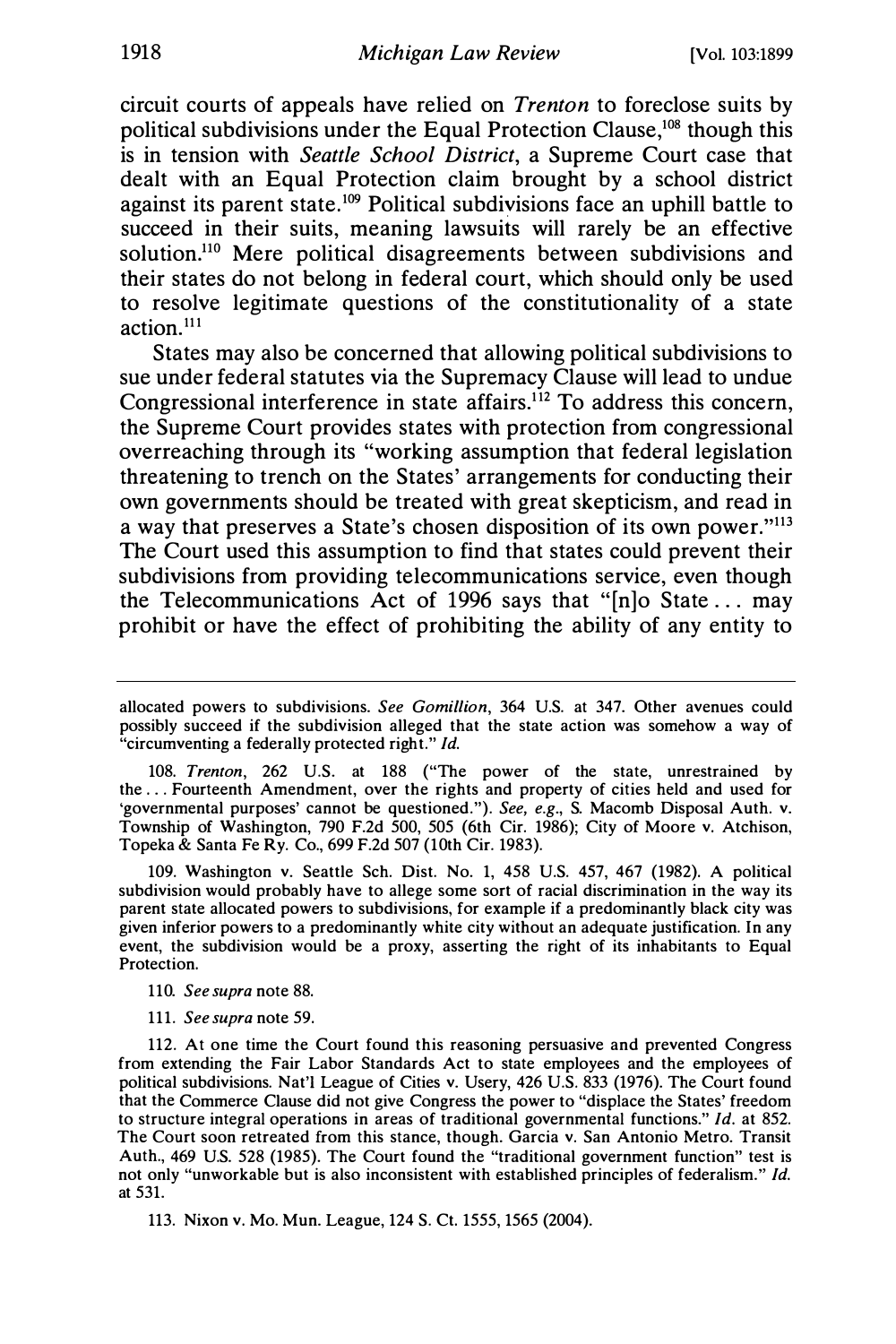provide any interstate or intrastate telecommunications service."<sup>114</sup> Thus, courts will not infer that a statute was meant to interfere in the relationship of a state and its subdivisions absent clear congressional intent.115 States also can argue that a statute is unconstitutional because it exceeds Congress's power under Article I.<sup>116</sup> Suits by political subdivisions based on the Supremacy Clause merely require that states act within their constitutional bounds by obeying applicable Constitutional provisions and validly passed federal laws. The possibility of Congressional interference, however, results from federal supremacy and the courts' expansive reading of Congress's Article I powers,<sup>117</sup> and is a problem for states whether or not political subdivisions can sue their parent states.

## IV. A SUBDIVISION'S NEED TO PROTECT ITSELF SUPPORTS ALLOWING SUITS

Political subdivisions are created by states "as convenient agencies for exercising such of the powers of the state as may be intrusted to them."<sup>118</sup> It is only reasonable to allow these agents the ability to protest when they believe the state is asking them to do something they could not do themselves, i.e., violate federal law. Political subdivisions would be subject to lawsuits by individuals harmed by these alleged violations of federal law, $119$  so political subdivisions should have the ability to prospectively protect themselves from such

116. See Rogers v. Brockette, 588 F.2d 1057, 1070-71 (5th Cir. 1979). The state's arguments, if advanced today, would be limited by Garcia, but the state would still have strong arguments under *Hunter* if Congress attempted to draw municipal boundaries or interfere in a similar area of state interest.

117. Garcia, 469 U.S. at 560 ("[T]oday's decision effectively reduces the Tenth Amendment to meaningless rhetoric when Congress acts pursuant to the Commerce Clause.") (Powell, J., dissenting).

118. Hunter v. City of Pittsburgh, 207 U.S. 161, 178 (1907).

119. See, e.g., Benjamin v. Malcom, 803 F.2d 46 (2d Cir. 1986). The case involved a suit by prisoners under 42 U.S.C. § 1983 brought against New York City's Department of Corrections, and the city moved to join the State of New York as a third-party defendant.

<sup>114.</sup> Id. at 1559 (citing 47 U.S.C. § 253(a) (2000)). The Court interpreted the statute to exclude political subdivisions because the text and legislative history did not show congressional intent for their inclusion as "entit[ies]" under the Act. Id. at 1565.

<sup>115.</sup> Id. at 1565; Lawrence County v. Lead-Deadwood Sch. Dist. No. 40-1, 469 U.S. 256 (1985). Lawrence County involved a South Dakota statute that required subdivisions to distribute federal payments in lieu of taxes (payments from the federal government to substitute for taxes not collected by the subdivision on tax-exempt federal property) in the same manner as they distribute local taxes. Id. at 258. The Court held the state statute unconstitutional because "the language and legislative history of the federal statute indicate that Congress intended local governments to have more discretion in spending federal aid than the State would allow them." Id.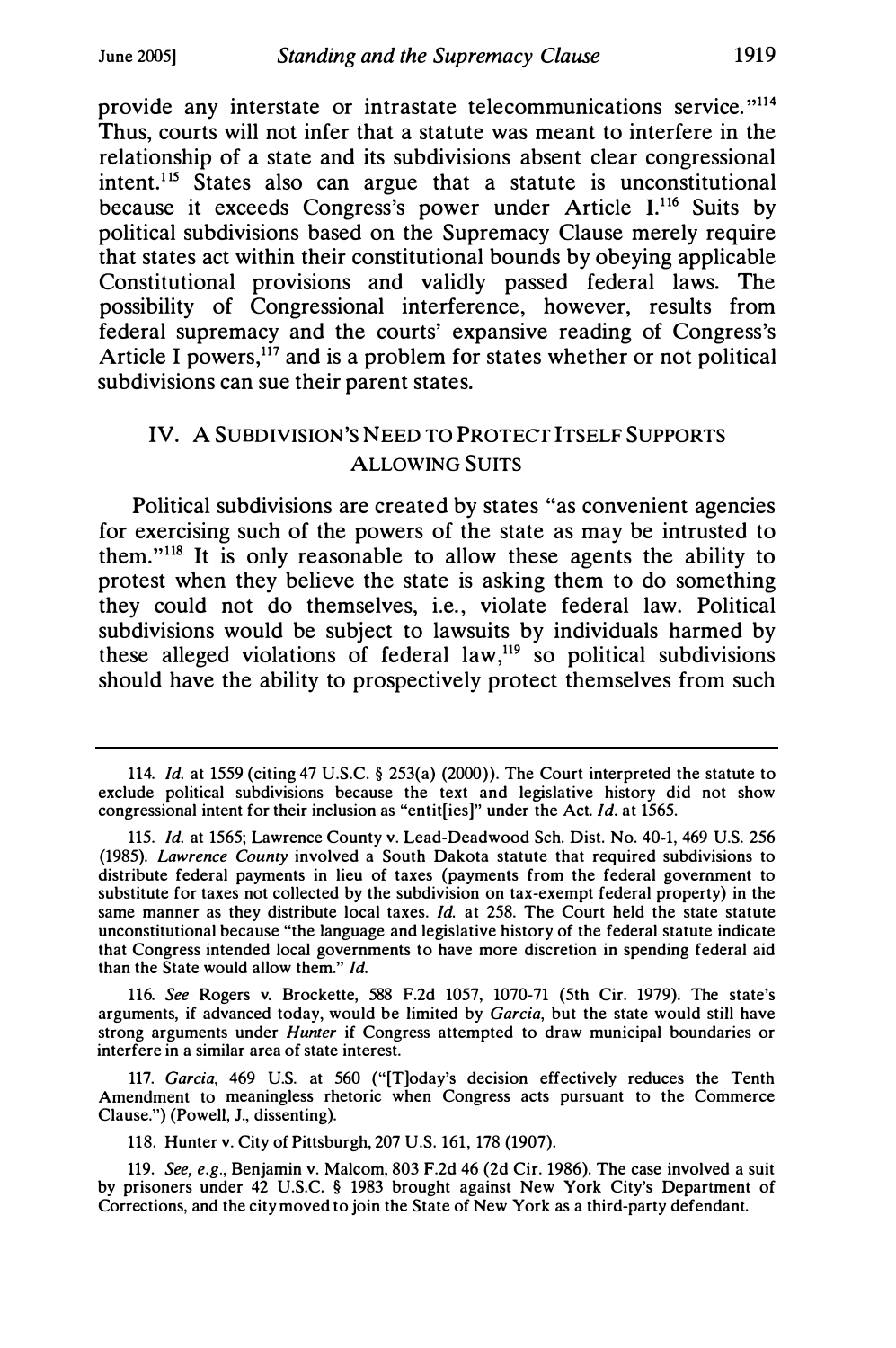lawsuits by challenging the state action before they are forced to obey an arguably unconstitutional law.<sup>120</sup>

Benjamin v. Malcolm, $^{121}$  a Second Circuit case that addressed solely modern standing requirements without considering the *Hunter* and Trenton line of cases, powerfully shows the need to allow political subdivisions to sue their parent states. In Benjamin, prisoners at a New York City jail sued city prison officials under 42 U.S.C. § 1983, alleging overcrowding in violation of their constitutional rights under the Eighth and Fourteenth Amendments.<sup>122</sup> The district court granted the city's motion to join the Governor and state prison commissioner when the city alleged that state policies, including housing state prisoners in city jails, contributed to the overcrowding.<sup>123</sup> The state appealed the joinder, arguing in part that the city had no standing to press a joinder claim, an argument which the court found "needs little discussion." $124$  Several potential injuries gave the city standing: contempt sanctions from the court for noncompliance, the cost of millions of dollars for more detention facilities, and the threat of another riot if the state did not promptly remove its prisoners from the city jails.125

A per se rule barring suits by subdivisions against their parent states would allow the state to pass state violations of federal law, like overcrowded prisons, and the resulting legal liabilities onto political subdivisions without giving the subdivisions judicial recourse to make the state pay its fair share. Suits by political subdivisions allow subdivisions to protect themselves against their parent states and serve to hold states accountable when states shift the blame for their unconstitutional behavior onto subdivisions. As shown by Benjamin, the state should not be able to pawn its constitutional wrongs off onto its subdivisions and then claim that political subdivisions have no right

122. Id. at 47.

124. Id. at 54.

<sup>120.</sup> See Akron Bd. of Educ. v. State Bd. of Educ., 490 F.2d 1285, 1290 (6th Cir. 1974) (recognizing "the right of a school board to resist in the federal courts pressures upon it to prevent its performance of its duties in accord with the Constitution of the United States") (citing Brewer v. Hoxie School District No. 46, 238 F.2d 91 (8th Cir. 1956)). The constitutional duty in the case was the duty to provide racially integrated schools. Id.

<sup>121. 803</sup> F.2d 46 (2d Cir. 1986).

<sup>123.</sup> Id. at 49. The city was detaining state offenders until they could be moved to state facilities. Id. The district court ordered the state to take the prisoners within forty-eight hours, "finding that the State's failure promptly to take these prisoners off the City's hands strained the latter's facilities beyond constitutionally tolerable limits so that the State was in effect simply seeking to spread the burden of impermissible overcrowding rather than eliminating it." Id.

<sup>125.</sup> Id. The Court did not mention the fact that the City could be subject to § 1983 money damages allegedly due in part to state conduct, which seems to be another potential injury to the city.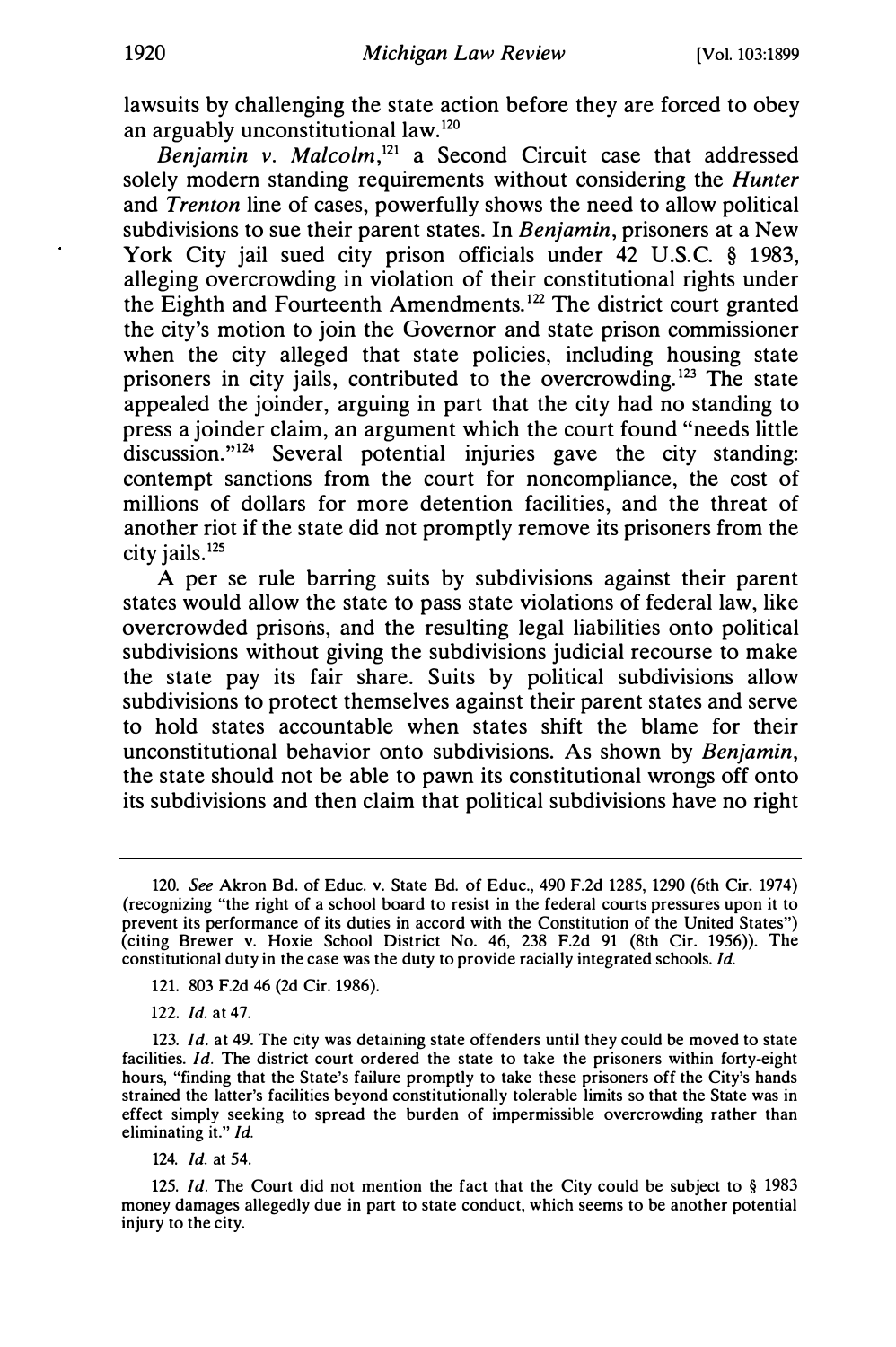under federal law to challenge state actions. In fact, the state could avoid political accountability for some of its constitutional wrongs by shifting the blame to subdivisions and transferring the fiscal responsibility for the violations to local taxpayers. Political subdivisions should have judicial recourse to avoid this kind of blame shifting by the state.

Furthermore, a per se rule could keep the party in the best position to claim an injury out of court. In fact, the standing doctrine sometimes makes political subdivisions the only parties in a position to challenge a state action, as exemplified by Rogers. In Rogers, a school district challenged a state law that required it to provide breakfast at school, claiming that the law forced it to expend money to administer an allegedly unconstitutional law.<sup>126</sup> A taxpayer likely would not have standing to challenge the state law based solely on the expenditure of funds.<sup>127</sup> A student's claim that an expenditure of money on breakfasts would entail less money for other programs might not suffice to confer standing on the student, as a court could find that the interest in funds is not particular to that student.<sup>128</sup> The school board is the party in the best position to bring suit, and the only one that definitely meets the Article III standing requirements.<sup>129</sup> It is most familiar with federal and state education law, is in the best position to know of a potential conflict, and faces the most direct injury from the state law, the same injury the Court recognized in Allen. The per se rule could possibly

128. See supra note 127. The student would have to show an "injury in fact," for example, that somehow the expenditure of money on the school breakfasts consequently reduced spending in another area which hurt him. This may be difficult to prove and could be rejected as analogous to the problems associated with taxpayer standing. See Mellon, 262 U.S. at 487-88 (dismissing taxpayer's suit claiming that an expenditure of funds was unconstitutional because the spending did not cause the taxpayer an injury distinct from people generally). While municipal taxpayers have standing to challenge their municipality's actions which result in the expenditure of municipal funds, see, e.g., United States v. City of New York, 972 F.2d 464, 466 (2d Cir. 1992), they do not necessarily have standing to challenge state actions that cause their municipality to spend money, see Bd. of Educ. v. New York State Teachers Retirement Sys., 60 F.3d 106, 111 (2d. Cir. 1995). But see Gwin Area Cmty. Sch. v. Michigan, 741 F.2d 840, 844 (6th Cir. 1984) (finding standing for municipal taxpayers to challenge state action). Thus, the school district may be the only party with Article III standing to sue.

129. The school board would have standing under Bd. of Educ. v. Allen, 392 U.S. 236, 241 n.5 (1968), and under the court's reasoning in Rogers, 588 F.2d at 1059-60,as was noted in supra Part I.

<sup>126.</sup> Rogers v. Brockette, 588 F.2d 1057, 1059-60 (5th Cir. 1979).

<sup>127.</sup> Valley Forge Christian Coll. v. Ams. United for Separation of Church & State, 454 U.S. 464, 478 (1982) ("This Court has held that the interests of a taxpayer in the moneys of the federal treasury are too indeterminable, remote, uncertain and indirect to furnish a basis for an appeal to the preventive powers of the Court over their manner of expenditure."); see also Massachusetts v. Mellon, 262 U.S. 447, 487-88 (1923) (holding that an individual taxpayer suffered an injury only in an "indefinite way in common with people generally" when challenging the expenditure of funds, and so there was no justiciable case).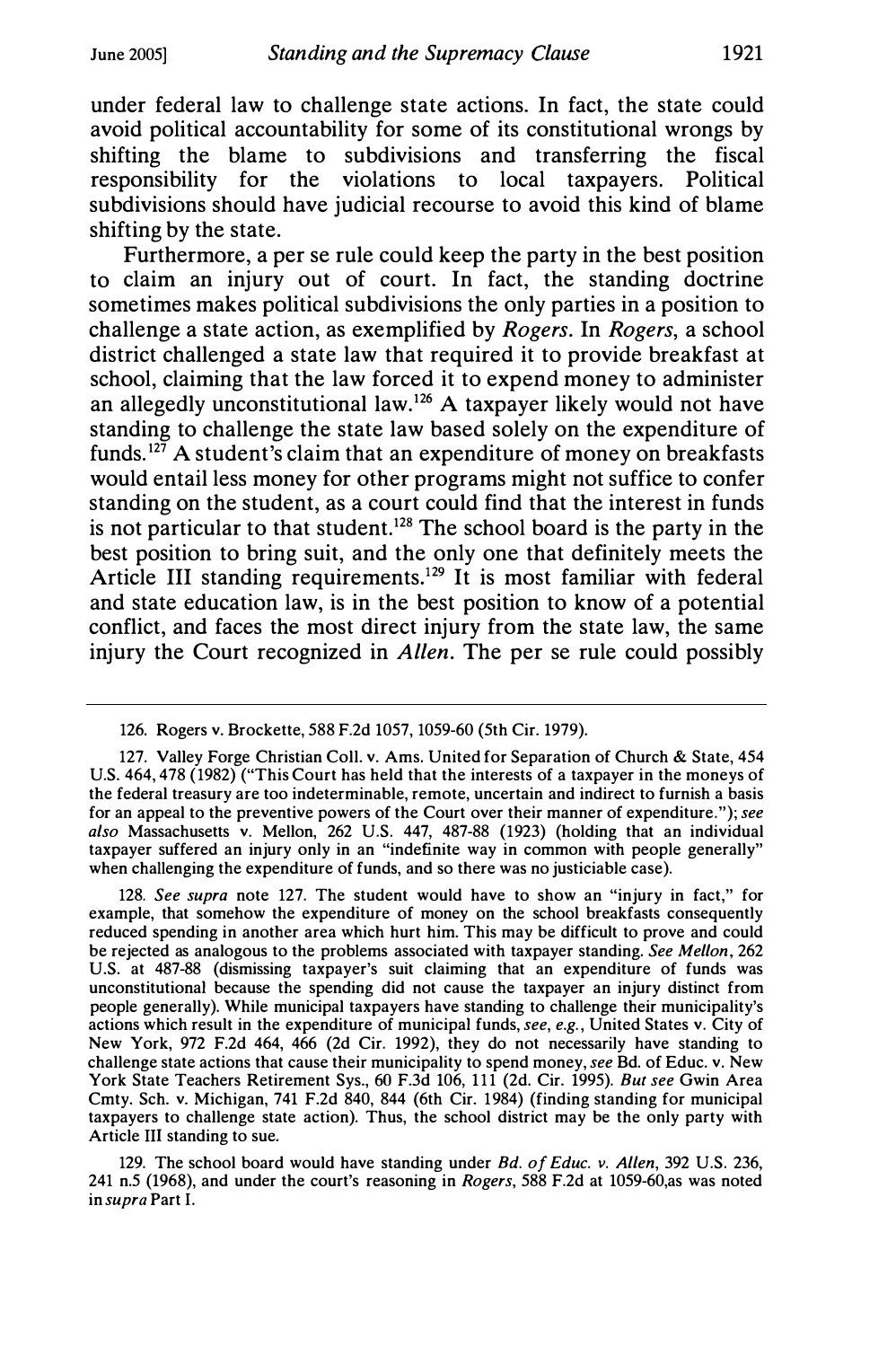leave no one with standing to bring suit, effectively barring judicial review of the allegedly unconstitutional state action.

Another possible important use for suits by political subdivisions is to protect themselves when acting more as private entities than governments, such as employers, health care providers and other functions not unique to governments.<sup>130</sup> The need for such protection is increasing as states create more subdivisions that blend public and private functions, like the Business Improvement District, which "[c]ombin[es] public and private, as well as city government and neighborhood elements" to improve the quality of life and business environment of the district.<sup>131</sup> Allowing suits by subdivisions acting as businesses while preventing others would run close to the nowabandoned distinction between subdivisions acting in their public capacity and acting in their private, proprietary capacity.<sup>132</sup> As noted above,  $133$  the Court has recognized the ability of Congress to regulate the employment of state and municipal employees.<sup>134</sup> If a state tried to prevent its subdivisions from complying with the federal workplace guidelines, the subdivisions would have a good argument to enjoin the enforcement of such an action. While the individual workers would also have standing to challenge the state action, there is no good reason why a political subdivision acting as an employer should be forced to sit out and risk hurting relations with its employees, merely because it is an agent of the state.

Palomar Pomerado provides a good example of an area in which suits by political subdivisions may be needed to ensure state compliance with federal law. Palomar Pomerado was a state-created health care district formed under California law that provided nursing

131. Richard Briffault, A Government for Our Time? Business Improvement Districts and Urban Governance, 99 COLUM. L. REV. 365, 366-67 (1999) (reporting that there are over one thousand Business Improvement Districts in the United States, with many being created in the 1990s). The health care districts in Palomar Pomerado similarly provided a service, health care, that often is provided by private entities. See Palomar Pomerado Health Sys. v. Belshe, 180 F.3d 1104 (9th Cir. 1999).

132. See, e.g., City of Trenton v. New Jersey, 262 U.S. 182, 191 (1923). The distinction has been described as a "quagmire" and "has largely been abandoned." S. Macomb Disposal Auth. v. Township of Washington, 790 F.2d 500, 505 (6th Cir. 1986). But see City of Cleveland, 455 N.E.2d at 1089.

134. Garcia v. San Antonio Metro. Transit Auth., 469 U.S. 528 (1985).

<sup>130.</sup> See City of Cleveland v. Indus. Comm'n, 455 N.E.2d 1085, 1089 (Ohio Ct. App. 1983) (distinguishing Trenton because "the actions in this case are proprietary in nature as they relate to the employer-employee relationship like any other Ohio employer"). The case was a dispute over whether the state Industrial Commission could collect premiums from the City of Cleveland, which had been underbilled as a result of a mistake by the Commission. Id. at 1086-87. The court found that the Commission's practice of not billing employers for underbilled premiums, if the error was not discovered for more than two years after the original bill was submitted, should apply to the city as well as to private corporations and individuals. Id. at 1089-90.

<sup>133.</sup> See supra note 112.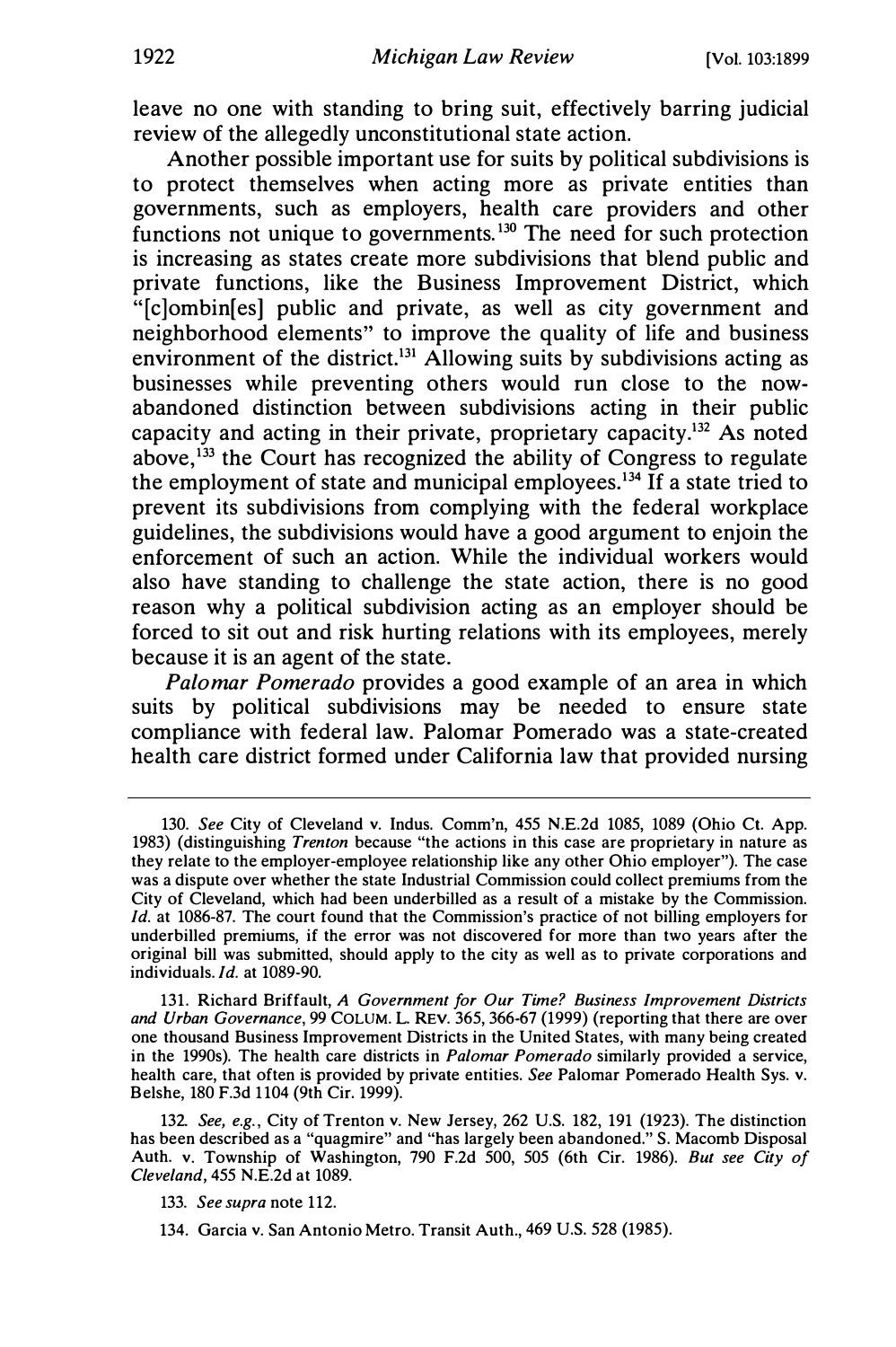services.<sup>135</sup> Palomar Pomerado alleged that the state's formula for reimbursement under the state health insurance plan was below the federally mandated rates under Medicaid.<sup>136</sup> If Palomar Pomerado's allegations were true, California could subvert federal health care policy merely by forming health care subdivisions, and the Ninth Circuit's per se rule would preclude review.<sup>137</sup> Conceivably, a state could undermine federal schemes for health care, or any other issue, by forming political subdivisions. Of course, California's plan may have been perfectly consistent with federal law, but its legality was never tested because the Ninth Circuit's per se rule precluded a judgment on the merits. Courts should tread carefully when judging a state's actions, but a per se rule would deny a court the opportunity of reviewing even the most egregious state violations of federal laws merely because the complaining party is a political subdivision.

## V. THE NATURE OF THE SUPREMACY CLAUSE ALONE IS THE PROPER RATIONALE FOR ALLOWING POLITICAL SUBDIVISIONS TO **SUE THEIR PARENT STATES**

The Constitution makes federal law supreme, whether it be a statute, a treaty or the Constitution itself. Therefore the Supremacy Clause alone requires that political subdivisions be allowed to prove that a state is violating any controlling federal law. More complex rationales for allowing such suits, like those employed by the Tenth Circuit and the Fifth Circuit, impose additional limitations which are inconsistent with the Supremacy Clause. Part V.A analyzes and rejects the reasoning the Tenth Circuit used to allow subdivision suits to proceed on the merits. Part V.B finds the Fifth Circuit's rationale to be an overreading of the precedent. Part V.C shows that the Supremacy Clause gives political subdivisions the ability to argue that a state law violates either the Constitution or a controlling federal law.

### A. The Tenth Circuit's Rationale Misreads the Precedent

The Tenth Circuit used a distinction between individual rights and structural rights when it allowed a suit by a school district against its parent state.<sup>138</sup> The court read the *Trenton* line of cases as standing

137. Id. at 1108.

<sup>135.</sup> Palomar Pomerado Health Sys. v. Belshe, 180 F.3d 1104, 1 106 (9th Cir. 1999).

<sup>136.</sup> Id. The Ninth Circuit never reached the merits of the claim because it followed the Circuit's per se rule against suits by political subdivisions against their parent states. Id. at 1108.

<sup>138.</sup> Branson Sch. Dist. RE-82 v. Romer, 161 F.3d 619, 628-30 (10th Cir. 1998). The case involved a Colorado referendum that changed the managing principles of its public lands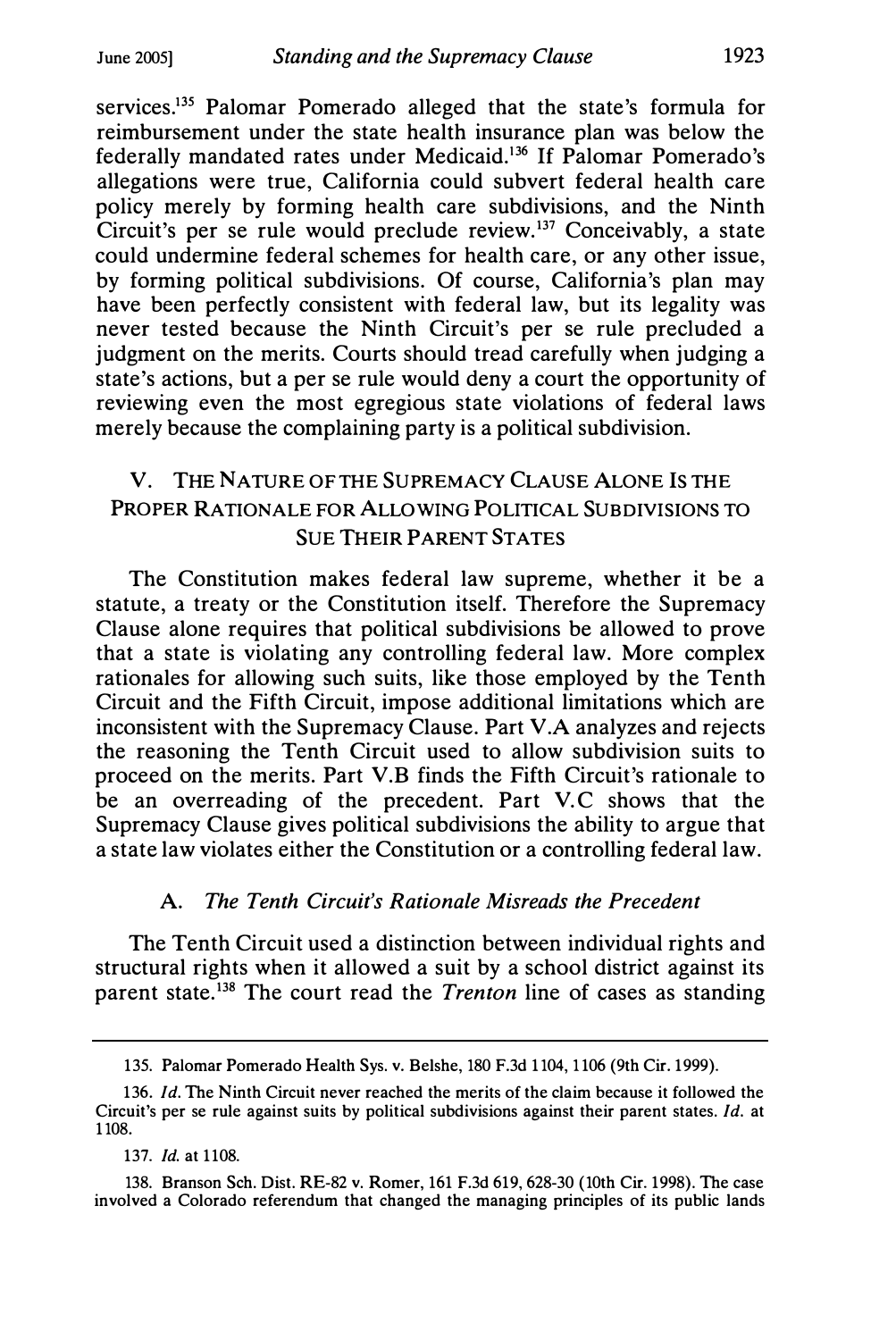"only for the limited proposition that a municipality may not bring a constitutional challenge against its creating state when the constitutional provision that supplies the basis for the complaint was written to protect individual rights, as opposed to collective or structural rights."139 The court found the Supremacy Clause to be a structural protection and thus not barred by the *Trenton* line.<sup>140</sup> The court held that the subdivision must be "substantially independent" from its parent state to proceed with its suit and found school districts in Colorado to be independent from the state government.<sup>141</sup>

While the Tenth Circuit was creative in its reading of precedent, its creativity does more to confuse the issue than to clarify it. The initial problem is the distinction between individual and structural rights, which does not come from Supreme Court jurisprudence. The Tenth Circuit imported concepts into the precedents that the Court did not consider. The Supreme Court in Hunter, Trenton, and like cases did not draw distinctions between constitutional provisions that protected individuals and those that were structural protections. Further, the Court in those cases hinted that municipalities could seek the protections of the Constitution for property or contracts held in its proprietary capacity, showing that the Court was not completely opposed to giving municipalities the protection of "individual rights" in certain circumstances.<sup>142</sup> The Court's holdings in the precedential cases were based on the powers states have over their subdivisions, not on whether the right involved was individual or structural. For example, the Court in Trenton found that the Contract Clause did not protect the city's contract with the water company because the state controlled the city's powers to make contracts and the state could therefore modify the city's contract, not because the Contract Clause is an individual right which does not protect political subdivisions.<sup>143</sup>

- 139. Id. at 628.
- 140. Id. at 629.

141. Id. The court followed the reasoning of the Supreme Court in Lassen v. Arizona ex rel. Arizona Highway Department, 385 U.S. 458, 459 n.1 (1967). School districts were independent because state law allowed them to hold property in their own name, to enter into contracts, and to sue and be sued in their own name, and because they were led by independently elected school boards. Branson School District, 161 F.3d at 630. Most political subdivisions would meet this test.

142. City of Trenton v. New Jersey, 262 U.S. 182, 191 (1923); Hunter v. City of Pittsburgh, 207 U.S. 161, 179 (1907) ("It will be observed that in describing the absolute power of the State over the property of municipal corporations we have not extended it beyond the property held and used for governmental purposes."). The distinction has largely disappeared, see supra note 13, but its existence shows that the Court at the time was not analyzing the problem based on the categories of individual and structural rights.

143. Trenton, 262 U.S. at 188.

trust. Id. at 626. The land trust was established by Congress when Colorado entered the Union; thus the school district argued that the Supremacy Clause did not allow the state to override the terms provided by Congress. Id.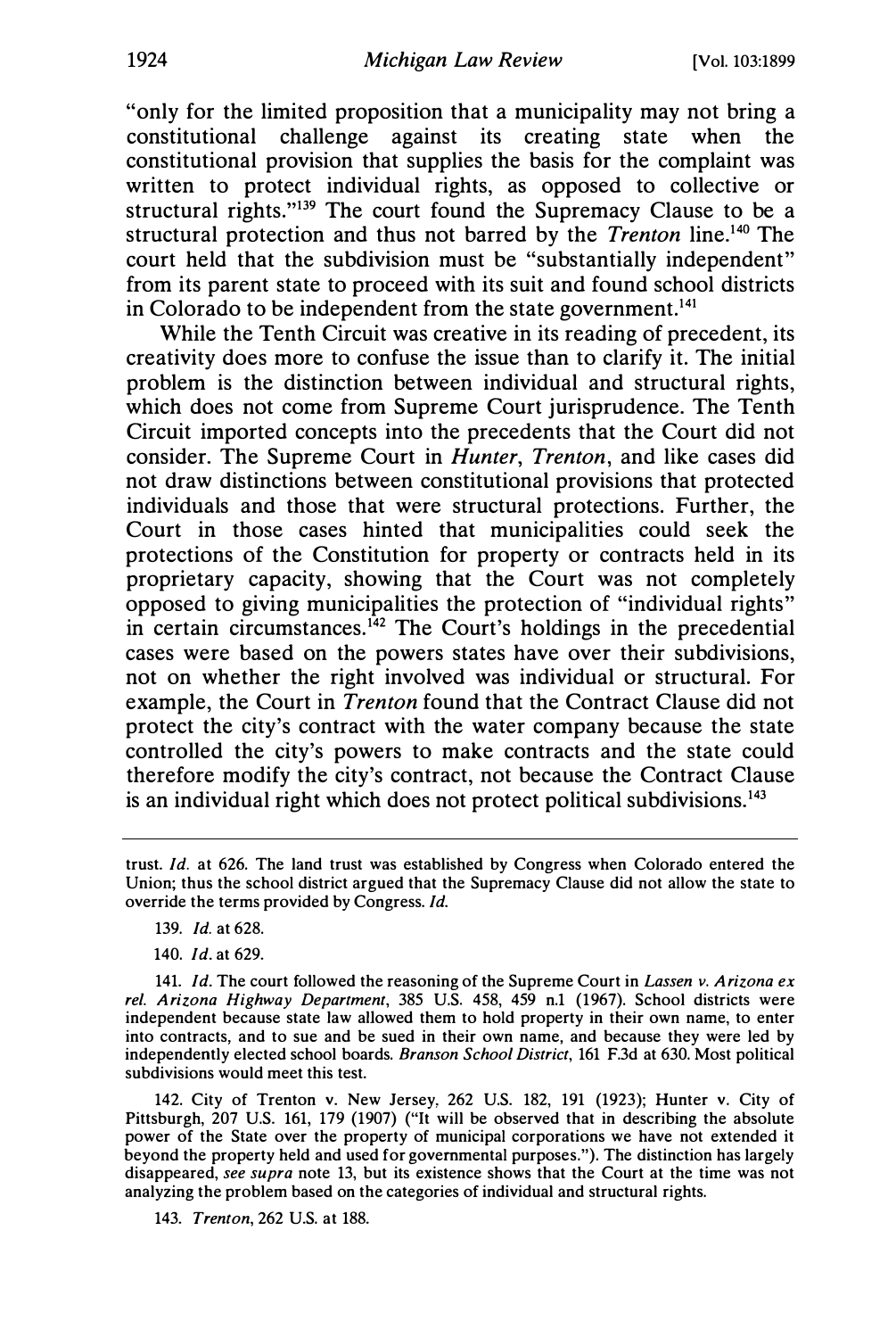The Tenth Circuit also did not provide any guidance in determining the difference between an individual right and a structural right or cite cases that illustrate the distinction; it merely stated that the Contract Clause and the Fourteenth Amendment protect individual rights and that the Supremacy Clause is a structural right. 144 The court did not address the fact that the Supremacy Clause is not a right but only a gateway to challenge a state law on federal grounds.

In addition, the distinction does not accurately reflect the Supreme Court's decisions in this area. The Court in Allen allowed a suit by a school board challenging a state law on the grounds that it violated the Establishment Clause of the First Amendment.<sup>145</sup> The protections of the First Amendment, along with the whole Bill of Rights, seem to be best classified as individual rights. One could argue, however, that the Establishment Clause is a structural right because it prevents the establishment of a state religion and keeps religion out of the structure of government. The difficulty in deciding the question, though, further points out the confusing nature of the Tenth Circuit's distinction between individual rights and structural rights. The distinction also does not account for the Supreme Court's decision in Seattle School District, which overturned a state neighborhood-schools law that was challenged by school districts on Equal Protection grounds.<sup>146</sup> The Tenth Circuit lists the Fourteenth Amendment as an individual right, yet the Supreme Court granted relief to a school district against its parent state on Fourteenth Amendment grounds. To be fair, the Supreme Court itself, in Seattle School District, did not explicitly address the issue examined in this Note. It is not helpful, however, to add a poorly defined distinction on top of an already confusing area of law.

#### B. The Fifth Circuit Comes Closer to the Mark, but Still Falls Short

The Fifth Circuit read the Trenton line of cases to stand for the proposition that "the Constitution does not interfere in the internal political organization of states."<sup>147</sup> The court read the cases in harmony with a principle dating back to Chief Justice Marshall:

[T]he framers of the constitution did not intend to restrain the states in the regulation of their civil institutions, adopted for internal government, and ... the instrument they have given us, is not to be so construed ....

<sup>144.</sup> Branson School District, 161 F.3d at 628-29.

<sup>145.</sup> Bd. of Educ. of Cent. Sch. Dist. No. 1 v. Allen, 392 U.S. 236 (1968).

<sup>146.</sup> Washington v. Seattle Sch. Dist. No. 1, 458 U.S. 457 (1982).

<sup>147.</sup> Rogers v. Brockette, 588 F.2d 1057, 1069 (5th Cir. 1979).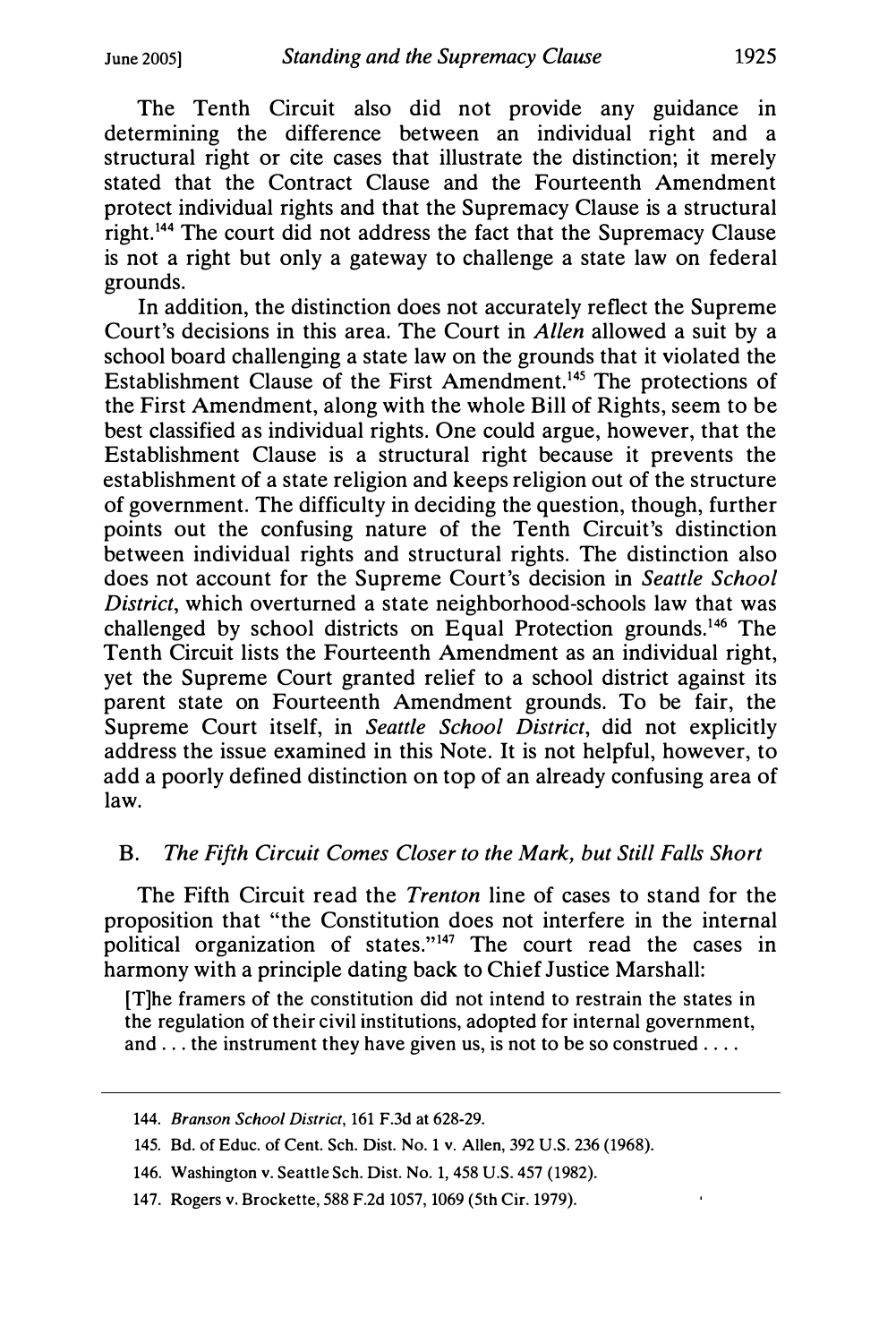... If the act ... be a grant of political power, if it create a civil institution to be employed in the administration of government ... the subject is one in which the legislature of the state may act according to its own judgment, unrestrained by any limitation of its power imposed by the constitution of the United States.148

The Fifth Circuit then reasoned that while the Constitution does not interfere in states' internal political organization, "[t]here is every reason to think that Congress may interfere with a state's internal political organization in ways that the Constitution itself does not."149 Therefore, the court allowed the school district to argue its claim that Texas's school breakfast statute contravened the federal school breakfast statute.<sup>150</sup>

The Fifth Circuit's reading of precedent is more accurate than the Tenth Circuit's reading, but it still lacks the necessary precision. The court, while noting that the Supreme Court has recognized constitutional limits on a state's power over its subdivisions,  $151$ interpreted the precedential cases as standing for an absolute rule that gives the Constitution no role in the political organization of states.<sup>152</sup> This absolute rule contradicts Supreme Court cases, even those cited by the court; most notably, *Gomillion* acknowledged that the Fifteenth Amendment limits a state's ability to draw the borders of its subdivisions, particularly when done for racial reasons.<sup>153</sup> In a slightly different context, the Court held that the Equal Protection Clause limits a state's ability to apportion the seats in its state legislature<sup>154</sup> and draw voting districts for its political subdivisions.<sup>155</sup> The Court, while consistently recognizing the broad powers of states over their subdivisions, has noted that the "the power of the legislature over all local municipal corporations is unlimited save by the restrictions of the

153. Id. (citing Gomillion v. Lightfoot, 364 U.S. 339 (1960)).

<sup>148.</sup> Id. (quoting Tr. of Dartmouth Coll. v. Woodward, 17 U.S. (4 Wheat.) 518, 629-30 (1819)).

<sup>149.</sup> Rogers, 588 F.2d at 1070. The case was decided while National League of Cities v. Usery, 426 U.S. 833 (1976), was still good law, so Congress was bound by the holding that "there are attributes of sovereignty attaching to every state government which may not be impaired by Congress, not because Congress may lack an affirmative grant of legislative authority to reach the matter, but because the Constitution prohibits it from exercising the authority in that manner." Id. at 845.

<sup>150.</sup> Rogers, 588 F.2d at 1071.

<sup>151.</sup> Id. at 1069.

<sup>152</sup> Id.

<sup>154.</sup> Reynolds v. Sims, 377 U.S. 533 (1964); Baker v. Carr, 369 U.S. 186 (1962). While legislative districts are not political subdivisions as understood for the purposes of this Note, legislative districts would seem to fit the Fifth Circuit's broad language of "internal political organization." Rogers, 588 F.2d at 1069. At the very least, the Fifth Circuit needs to refine its definition of "internal political organization" to exclude voting districts.

<sup>155.</sup> Avery v. Midland County, 390 U.S. 474 (1968).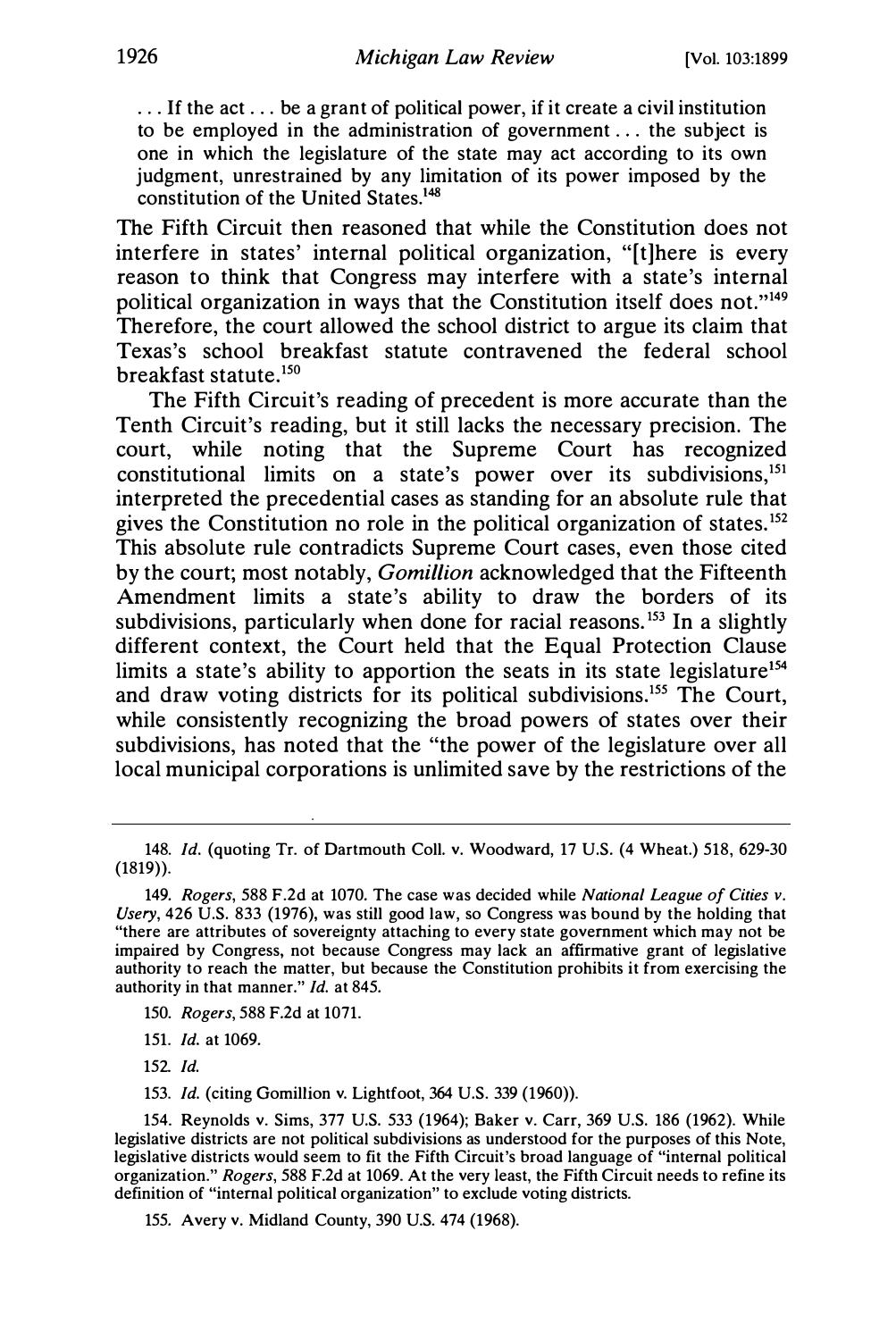state and Federal constitutions."<sup>156</sup> The Fifth Circuit would have been better to avoid such a categorical denial of the constitutional limits on state power over its internal political organization. While the Court has not recognized many limits, some cases do run afoul of the constitutional limits, and the Fifth Circuit's categorical phrasing would preclude review of these cases merely because the complaining party  $\overline{a}$  subdivision  $157$ 

## C. The Supremacy Clause Itself Provides the Rationale for Suits

Although both circuits used faulty rationales in reaching the conclusion to recognize suits by political subdivisions, they both contain the seeds of the proper reasoning. The Tenth Circuit recognized that federal law "trumps any contradictory state law through the operation of the Supremacy Clause."<sup>158</sup> The Constitution makes federal law supreme, so political subdivisions should be given the opportunity to prove that a state is transgressing a controlling federal law, whether it be a statute, treaty, or the Constitution itself. It is antithetical to the supremacy of federal law to forbid a court from deciding a case on the merits if it is brought by a party who meets the standing requirements and involves a claim that a state is acting contrary to federal law. The nature of the Supremacy Clause demands that a political subdivision receive the opportunity to prove its case in court; it may win or lose, but at least the case should be heard. A rule of this kind "simply allows a political subdivision to sue its parent state when the suit alleges a violation by the state of some controlling federal law."<sup>159</sup>

The Fifth Circuit and Tenth Circuit allow suits based on controlling federal law, but do not extend this to constitutional challenges.<sup>160</sup> The Supremacy Clause logic that would allow suits based

158. Branson School Dist. v. Romer, 161 F.3d 619, 630 (10th Cir. 1998).

159. Id.

160. Rogers v. Brockette, 588 F.2d 1057, 1069 (5th Cir. 1979) ("[T)he Constitution does not interfere with a state's internal organization of its political functions."). See Branson School District, 161 F.3d at 628 ("[W]e conclude that a political subdivision has standing to

<sup>156.</sup> Williams v. Eggleston, 170 U.S. 304, 310 (1898).

<sup>157.</sup> The Eleventh Amendment acts as an independent limitation on suits against states, and such independent limitations should be honored. There is no such explicit limitation on suits by political subdivisions, and the Eleventh Amendment does not bar most suits by political subdivisions because they seek injunctions to prevent continuing violations of federal law and not money damages. Green v. Mansour, 474 U.S. 64, 68 (1985) (citing Ex parte Young, 209 US 123, 155-56, 159 (1908)). As the Court said in Green, "the availability of parte Young, 200 00 120, 100 00, 100 (1900)). As the court said in Orech, the availability of prospective relief of the sort awarded in Ex parte Young gives life to the Supremacy Clause. Remedies designed to end a continuing violation of federal law are necessary to vindicate the federal interest in assuring the supremacy of that law." Green, 474 U.S. at 68. This reasoning works for all suits of this kind, whether brought by political subdivisions or not.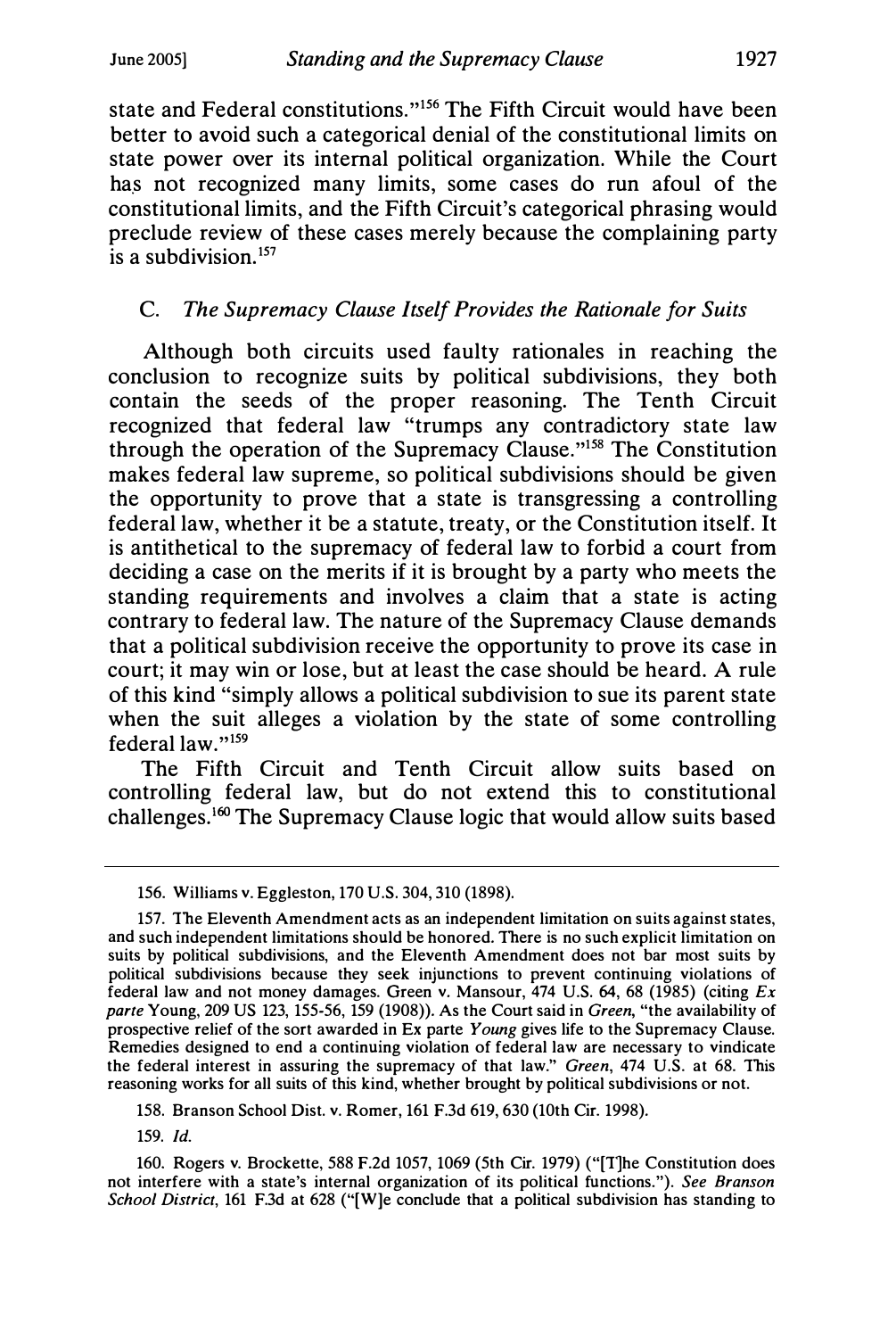on federal law works equally well with suits based on the Constitution. The Supremacy Clause makes both the Constitution and laws passed by Congress supreme, so a distinction between federal statutes on one hand and the Constitution on the other makes no sense. Courts should not adopt a flat rule that the Constitution never intrudes on a state's regulation of its subdivision, as the Fifth Circuit appeared to do, because the precedent in this area involved the application of specific constitutional provisions to specific state actions.<sup>161</sup> Rules developed in cases of annexations and charter alterations should not be extended blindly to the cases of today, which involve issues like prison conditions and the interaction of federal and state education law. While the Constitution has often afforded no protection to the municipalities in past cases, it may provide protection in the future under different circumstances.<sup>162</sup> Courts should see cases like *Hunter* as guides, not as dispositive of the issues. Each case should be decided on whether the state law in question violates the Constitution or an applicable federal law. As noted by the Tenth Circuit, "[t]he Supremacy Clause guarantees no less."<sup>163</sup>

#### **CONCLUSION**

Political subdivisions should be allowed to sue their parent states when they allege a conflict between state law and federal law, whether the Constitution, a treaty, or a statute. The circuits that dismiss these cases based on "standing" misinterpret the precedent from a time when "standing" had a different meaning than the jurisdictional meaning it has today. The Supreme Court precedent in this area does not foreclose these suits, and in fact a decision on the merits in each case would be in keeping with the precedents, which themselves were decisions on the merits. In addition, these suits help ensure that states comply with federal law and give political subdivisions an option when their parent states ask them to follow an arguably unconstitutional

bring a constitutional claim against its creating state when the substance of the claim relies on the Supremacy Clause and a putatively controlling federal law."). The Tenth Circuit does not explicitly bar claims based on the Supremacy Clause coupled with a constitutional provision, but its use of "federal law" seems aimed at federal statutes. See id.

<sup>161.</sup> See supra Part I.

<sup>162.</sup> See Ala. NAACP State Conference v. Wallace, 269 F. Supp. 346 (M.D. Ala. 1967). Alabama passed a statute that prohibited local school districts from complying with the school desegregation requirements of Title VI of the Civil Rights Act of 1964. Id. at 349. The federal district court held that the action by the Alabama legislature violated the Supremacy Clause. Id. A political subdivision would have a strong argument against a similar attempt by a state legislature to supersede federal law, showing that federal law might sometimes intrude upon a state's "internal political organization."

<sup>163.</sup> Branson School District, 161 F.3d at 630.